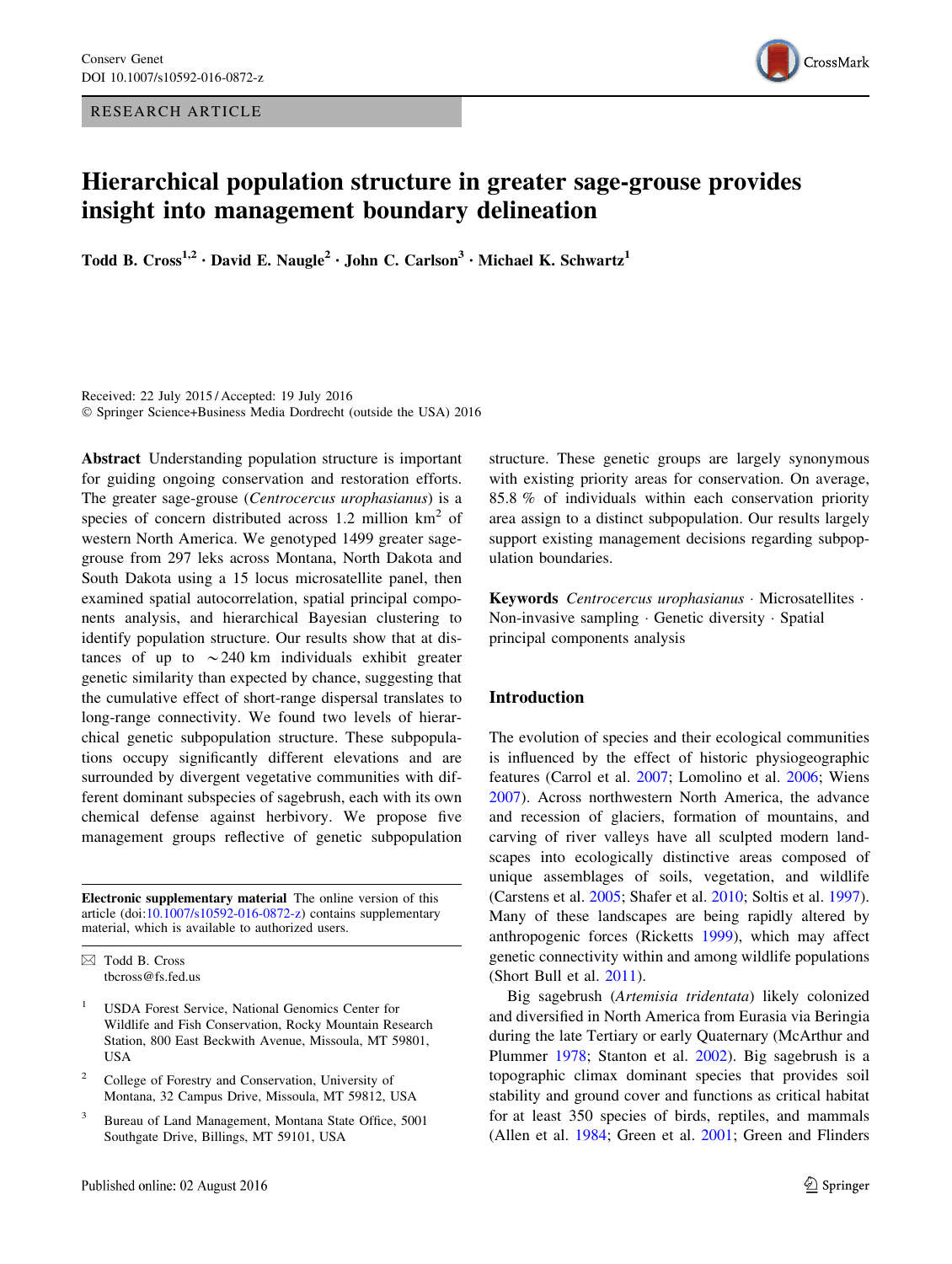[1960;](#page-14-0) Monsen and Shaw [2000;](#page-14-0) Wambolt [1996](#page-16-0)). However, the geographic extent of sagebrush and the plant and animal communities it supports has been drastically reduced and fragmented by anthropogenic disturbances including cultivation, energy development, invasive species, wildfire, and exurban development (Braun [1998;](#page-13-0) Braun et al. [2002](#page-13-0); Copeland et al. [2009](#page-13-0); Knick et al. [2003](#page-14-0); Murphy et al. [2013;](#page-14-0) Naugle et al. [2004,](#page-15-0) [2006](#page-15-0), [2011](#page-15-0)). The combined effect of sagebrush fragmentation and loss poses a major threat to the greater sage-grouse (Centrocercus urophasianus) a sentinel species for sagebrush ecosystem integrity (Smits and Fernie [2013](#page-15-0)).

Greater sage-grouse, henceforth sage grouse, is a species of conservation concern, an icon of sage-steppe ecotypes, an umbrella species for shrub-grassland communities (Rowland et al. [2006](#page-15-0)), and an indicator species for landscape scale connectivity (Aldridge et al. [2008](#page-13-0)). Sage grouse are sagebrush obligates—relying on sagebrush for every aspect of their life history: food (Thacker et al. [2012](#page-15-0); Doherty et al. [2008;](#page-14-0) Wallestad and Eng [1975](#page-16-0)), nesting (Holloran and Anderson [2005](#page-14-0)), brood rearing (Hagen et al. [2007\)](#page-14-0), and spring breeding congregations known as leks (Connelly et al. [2000](#page-13-0); Wallestad and Schladweiler [1974](#page-16-0)). Males battle with one another to claim the center of the lek and energetically display to potential mates. Females appear to select their mate based on phenotypic traits (Gibson et al. [1991](#page-14-0)); this mate selection process can occur many times with multiple mates during a single breeding season (Semple et al. [2001](#page-15-0)). Most females nest within 5 km of the lek (Holloran and Anderson [2005](#page-14-0)). Lek attendance by males is significantly correlated with female lek attendance (Bradbury et al. [1989\)](#page-13-0) and despite long seasonal migratory movements (up to 240 km; Smith [2012\)](#page-15-0) and large home ranges  $(4-195 \text{ km}^2)$ ; Connelly et al. [2011a](#page-13-0), [b](#page-13-0)), fidelity to leks and stability in lek location is well documented (Dalke et al. [1963](#page-14-0); Dunn and Braun [1985](#page-14-0); Emmons and Braun [1984;](#page-14-0) Patterson [1952](#page-15-0); Wallestad and Schladweiler [1974](#page-16-0)). However, sage grouse may shift or abandon leks because of persistent disturbance or alteration of sagebrush cover (Holloran et al. [2010;](#page-14-0) Walker et al. [2007\)](#page-16-0).

Sage grouse once occupied over 1.2 million  $km^2$  (Edminster [1954](#page-14-0); Schroeder et al. [2004\)](#page-15-0). The species now occupies less than  $0.67$  million  $km^2$  across 11 western states and two Canadian provinces (Patterson [1952](#page-15-0); Schroeder et al. [2004](#page-15-0))—56 % of its range compared to prewestern settlement (Schroeder et al. [2004](#page-15-0)). An additional 29 % of the remaining species' range is likely at risk of extirpation (Aldridge et al. [2008](#page-13-0)). Increased geographic isolation and declines of sage grouse populations rangewide coincides with fragmentation and loss of sagebrush (Copeland et al. [2009](#page-13-0); Schrag et al. [2011](#page-15-0)). Due to loss of habitat and subsequent population declines, the U.S. Fish

and Wildlife Service was petitioned to consider listing the species under the Endangered Species Act in 2010. The species was found warranted for listing but precluded by higher priority actions (U.S. Fish and Wildlife Service [2010](#page-15-0)); however, as a condition of a court approved settlement agreement, a status review was required. In September 2015, the USFWS determined the species is not warranted for listing, due to the species' relative abundance (which increased since 2010), widespread distribution, and reduced extinction threat (U.S. Fish and Wildlife Service [2015](#page-16-0)).

In light of the USFWS listing decisions, state and federal agencies have drafted comprehensive conservation planning strategies. Using the current large-scale understanding of population structure, expert opinion, and published research, management agencies in all western states have collaborated to draft management plans that identify and protect the areas deemed most important for sage grouse survival and reproduction (U.S. Fish and Wildlife Service [2013](#page-16-0)). As part of their planning strategy, the Western Association of Fish and Wildlife Agencies (WAFWA), whose membership is composed of twentythree states, has delineated seven Management Zones (MZs; Stiver et al. [2006\)](#page-15-0) by grouping sage grouse populations and subpopulations which occur within common floristic provinces identified by Connelly et al. [\(2004](#page-13-0)). In addition, Montana Fish, Wildlife & Parks (MTFWP), North Dakota Game and Fish (NDGF) and South Dakota Game, Fish & Parks (SDGFP) have collectively delineated 20 Priority Areas for Conservation (PACs) to protect the highest densities of sage grouse based on male lek attendance.

The goal of these PACs is to protect important lek complexes and to conserve associated habitat (Montana Fish, Wildlife & Parks [2014\)](#page-14-0). On public lands, the BLM and USFS completed their largest planning effort in history to implement regulatory mechanisms that safeguard sagesteppe habitats (U.S. Fish and Wildlife Service [2015](#page-16-0)). Since 2010 the NRCS-led Sage Grouse Initiative (SGI) has reduced fragmentation of large and intact sage-steppe habitats, increasing the acquisition of conservation easements by 1809 %, totaling 361,984 acres (NRCS [2015b](#page-15-0)). Through 2018 SGI has committed another US\$211 million to conserve an additional 3.5 million acres range-wide (NRCS [2015a](#page-15-0)). In Montana and the Dakotas, 870,000 acres of priority habitat will be conserved by acquiring additional conservation easements, prioritizing restoration of intervening croplands and by grazing livestock sustainably across the landscape (NRCS [2015a](#page-15-0). In Montana, the implementation of conservation actions within and among these PACs is backed by an executive order and US\$10 million for conservation projects to benefit sage grouse and sage grouse habitat via the Greater Sage Grouse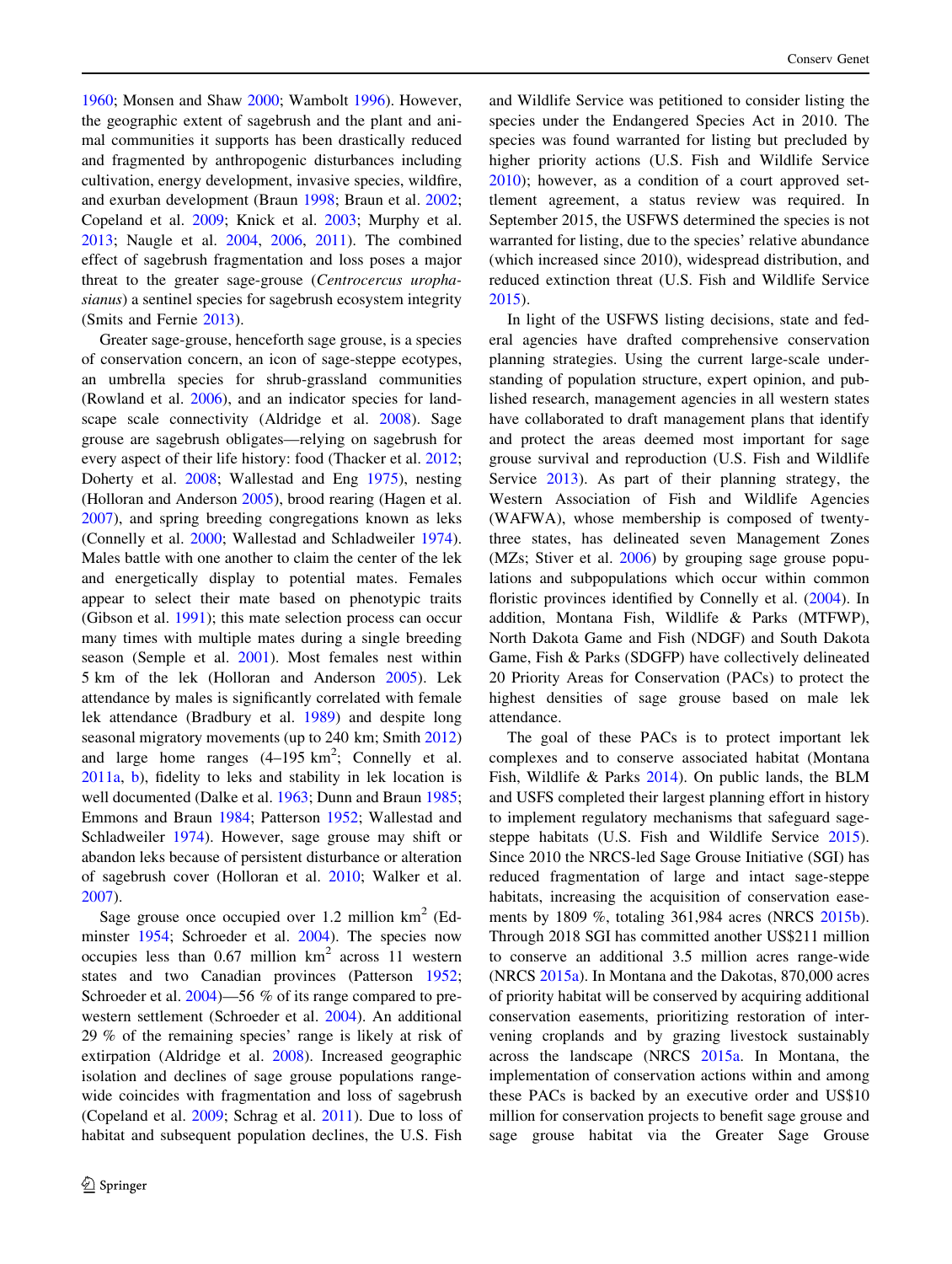Stewardship Act (State of Montana [2014,](#page-15-0) [2015\)](#page-15-0). The agencies involved have recognized the need for continued incorporation of the best available science in executing their conservation strategies such that their focus is not only directed at conservation management within individual PACs, but also at planning for connectivity among PACs to prevent isolation and divergence of existing populations in the future (Finch et al. [2016](#page-14-0)).

Relatively little is known about sage grouse genetic variation, genetic population structure, and population connectivity at a high-resolution, regional scale relevant to state and regional federal managers. At the broad scale, mitochondrial DNA analysis yielded 80 haplotypes, distributed into two distinct monophyletic clades, both of which showed signals of allopatric fragmentation and gene flow restricted by distance (IBD; Oyler-McCance et al. [2005\)](#page-15-0). All of the populations across the northeastern range belonged to clade II, which is hypothesized to have expanded northward after the last glacial maximum (Zink [2014\)](#page-16-0). The most comprehensive evaluation of population structure and genetic diversity examined range-wide genetic structure using samples from 46 locations. Nuclear marker analysis showed that geographic distance was the most significant factor shaping ten genetic subpopulations across the species' range (Oyler-McCance et al. [2005](#page-15-0)). Three of the subpopulations occupy the northeastern portion of the species' range (hereafter ''the northeastern range'')—two in Montana, and one in North Dakota and South Dakota (Oyler-McCance et al. [2005](#page-15-0)). In a highresolution, small-scale population structure analyses of northern Montana and southern Canada two subpopulations were discovered that were located north and south of the Milk River (Bush et al. [2011](#page-13-0)).

Our primary objective was to quantify sage grouse genetic population structure and gene flow at a high resolution. Our secondary objective was to compare existing management group boundaries (MZs and PACs) to genetic population structure and characterize gene flow among management groups. Lastly, we wanted to initiate exploration of the relationship between population structure and major landscape features (vegetation and elevation) across the northeastern range of the species. To address our objectives we used a combination of individual and population-based approaches.

# **Methods**

## Study area and sampling

We used 3481 spatially-referenced sage grouse feather and blood samples representative of the northeastern range of the species in the United States of America  $(154.800 \text{ km}^2)$ of sagebrush dominated ecosystems in Montana, North Dakota, and South Dakota; Fig. [1\)](#page-3-0). Feather samples were collected non-invasively (Bush et al. [2005,](#page-13-0) Segelbacher [2002](#page-15-0)) from leks where they were dropped or plucked by sage grouse during lekking activity, while blood samples were collected from sage grouse on leks as part of radio telemetry research efforts. Samples were collected from 351 leks (mean of 9.91 samples per lek  $\pm$  8.58 [SD]) between 2009 and 2012 by field biologists and technicians with the Bureau of Land Management, MTFWP, and the Montana Audubon Society.

#### Laboratory analysis

#### DNA extraction

Feather DNA was extracted from the quill (calamus) using QIAGEN's DNeasy Blood and Tissue Kit and the user developed protocol for purification of total DNA from nails, hair, or feathers. We modified the protocol by incubating samples for a minimum of 8 h after addition of Proteinase K and by eluting DNA with  $100 \mu l$  of Buffer AE. Feather samples were extracted in a lab used only for non-invasive DNA extraction in order to avoid potential contamination from samples with higher DNA concentrations. Blood samples were extracted using QIAGEN's DNeasy Blood and Tissue Kit and the protocol for nucleated blood.

## Microsatellite DNA amplification and electrophoresis

We amplified 15 variable microsatellite loci and one sexdiagnostic locus in eight multiplex polymerase chain reactions (PCR) (Table 1 in Supplementary Material). We initially used 16 microsatellite loci; however, we removed TUD3 due to a significant heterozygote excess. Results were nearly identical with and without the inclusion of TUD3. The total PCR volume of 10  $\mu$ l contained 2.0  $\mu$ l of DNA template and 8  $\mu$ l reagent mix. Locus specific reaction mixes, annealing temperatures, and thermal cycler profiles are listed in Tables 2 and 3 in the Supplementary Material. PCR mixes included 1  $\mu$ M dye-labeled forward primer (IDT<sup>®</sup> Custom DNA Oligos), 1 μM reverse primer (Eurofins MWG Operon Custom DNA Oligos), 1 U Taq polymerase (Invitrogen<sup>TM</sup>),  $1 \times$  reaction buffer (Invitrogen<sup>TM</sup>), 200 µM of each dNTP, 2.0 mM MgCl<sub>2</sub> (Invitrogen<sup>TM</sup>), and 1.5 mg/ml BSA. Each PCR included two samples of known genotype to allow for calibration of genotypes across gels, for identification of PCR-generated stutter, and for identification of sample contamination.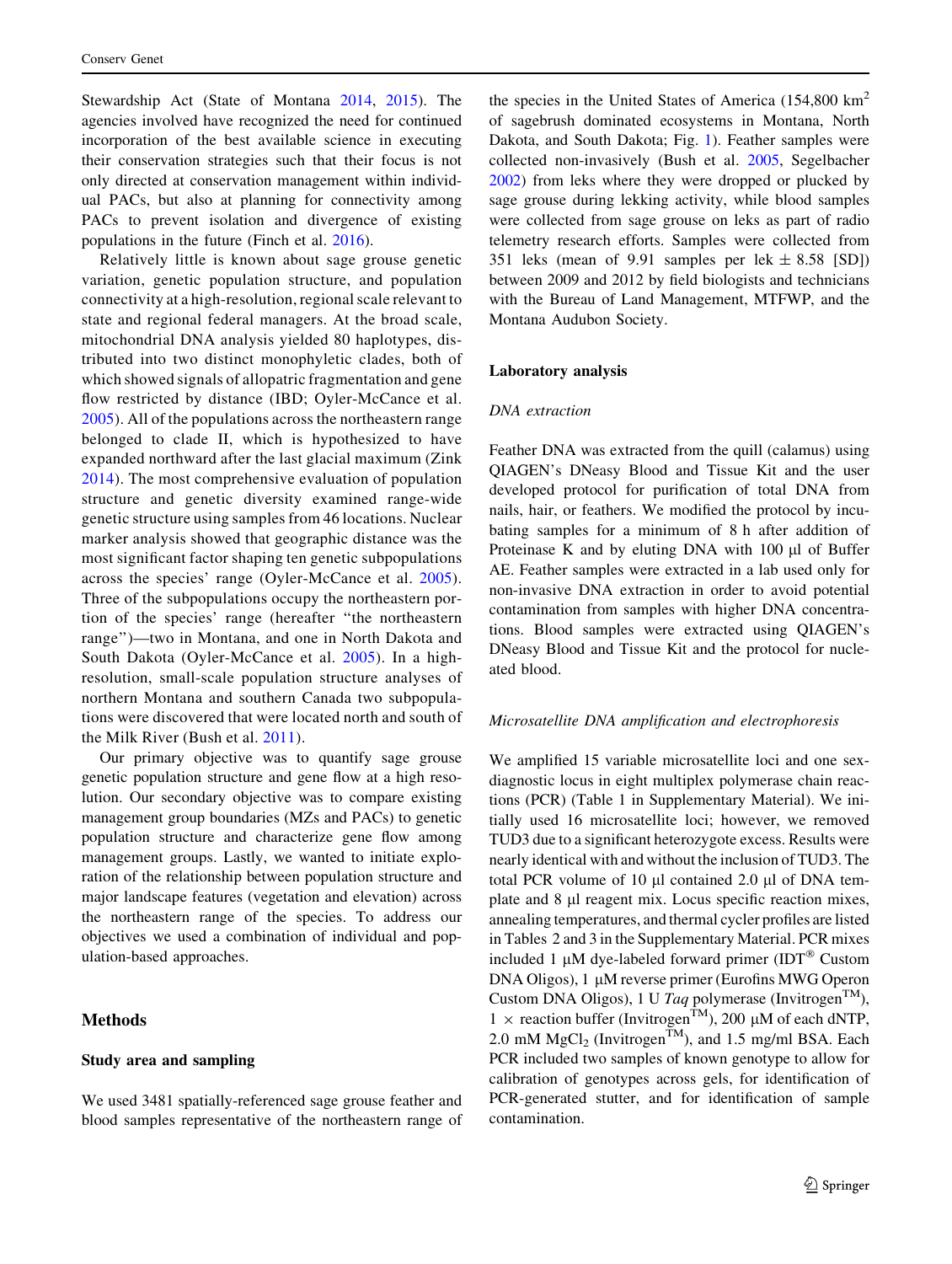<span id="page-3-0"></span>Fig. 1 Primary and Secondary **(a)** genetic population structure for greater sage-grouse sampled in Montana, North Dakota and South Dakota as determined using STRUCTURE. Points show greater than 70 % membership of individuals to each of the primary  $K = 3$ clusters [N (northern): red, SE (southeastern): blue/yellow, and SW (southwestern): orange/ purple], and the primary/ secondary  $K = 5$  clusters [N (northern): red, SE-E (southeastern-east): blue, SE-W (southeastern-west): yellow, SW-N (southwestern-north): purple, SW-S (southwesternsouth): *orange*, and unassigned: white]. Individuals with  $\langle 70 \text{ \%}$ assignment to any subpopulation are unassigned. Individuals and PACs (colored polygons) are colored by suggested management group membership in accordance with genetic subpopulations. PACs, listed listed from west to east by centroid: B3 (Beaverhead 3), B1 (Beaverhead 1), B2 (Beaverhead 2), GV (Golden Valley), C3 (Carbon 3), F (Fergus), M (Musselshell), SP (South Phillips), NR (North Rosebud), NV (North Valley), PRB (Powder River Basin 1, 2 & 3), MG (McCone-Garfield), C (Carter), CC (Cedar Creek), ND (North Dakota), SD (South Dakota). Also shown are, state lines (dashed grey lines). Qplots are shown for the primary  $K = 3$  clusters **b** and the secondary  $K = 2$  clusters discovered within both the southeastern c and southwestern d primary subpopulations. Qplot subpopulation abbreviations are as listed above, and colors correspond to map (a)



Subpopulation SW−N SW−S

We loaded PCR product into a 6 % polyacrylamide gel in a Li-Cor Biosciences 4300 DNA Analyzer (Li-Cor Biosciences, Lincoln, Nebraska USA) and electrophoresed for 2 h 30 min at 1500 V, with a current of 40 mA, and a power of 40 W. PCR products were visualized and genotypes were determined using Li-Cor Biosciences' e-Seq software.

# Genotyping

To ensure correct genotypes from low quality and low quantity feather DNA samples, each sample was PCR amplified at least twice across the 15 variable microsatellite loci to screen for allele dropout, stutter artifacts and false alleles. To minimize genotyping error, each genotype was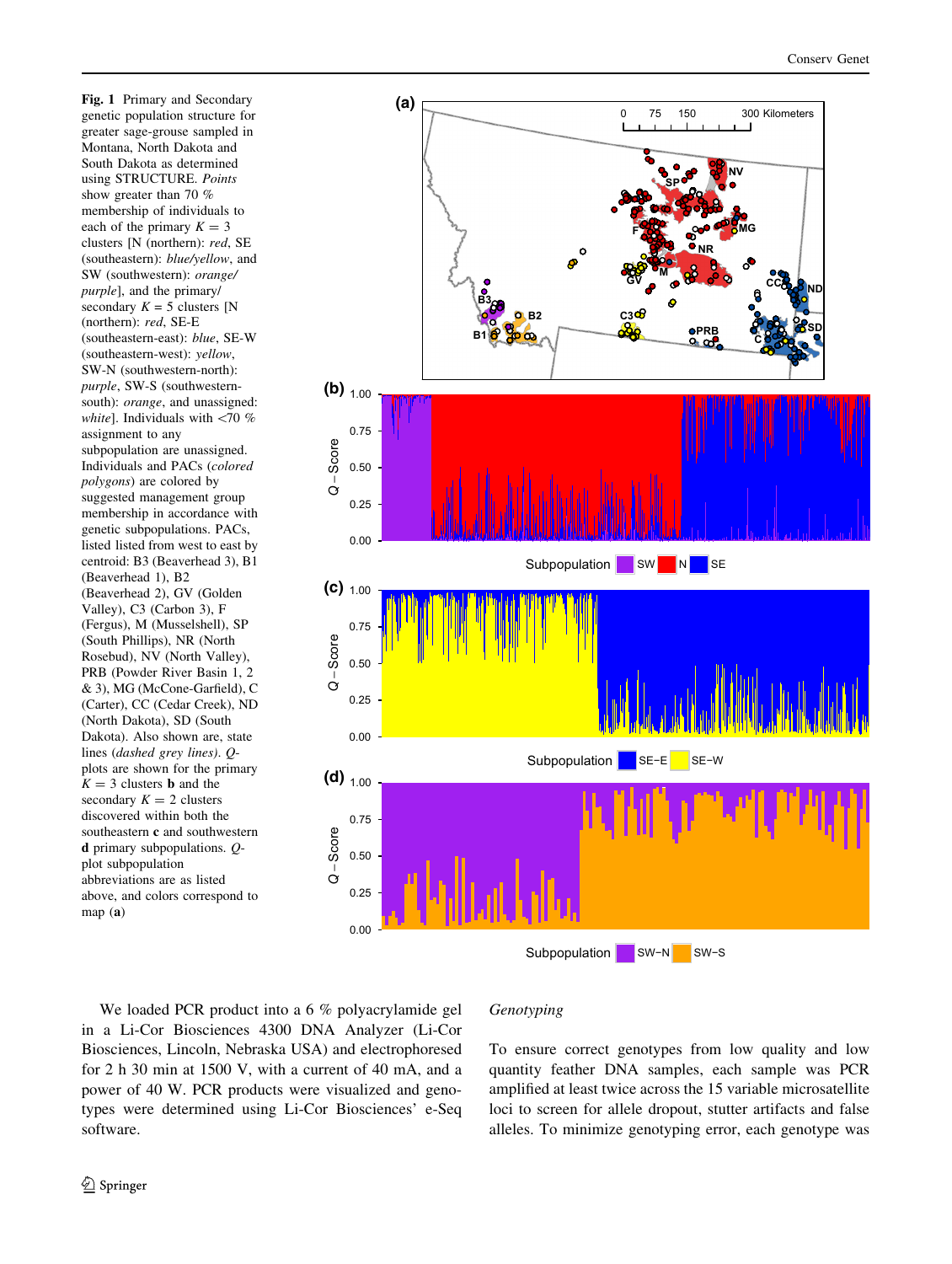scored by two independent observers. If there was any discrepancy between the first two genotypes or if samples failed to amplify in both replicates, samples were PCR amplified and genotyped an additional two times. If successful in this repeat analysis, genotypes were retained. If the repeat analysis failed, the sample was assigned a missing score for that locus.

To screen samples for quality control, we removed from analysis any individual for which amplification failed at five or more loci. After removal of poor quality samples, genotypes were screened to ensure consistency between allele length and length of the microsatellite repeat motif. We used program DROPOUT v2.3 (McKelvey and Schwartz [2005\)](#page-14-0) and package ALLELEMATCH v2.5 (Galpern et al.  $2012$ ) in R (R Core Team  $2016$ ) to screen for genotyping error and to identify and remove multiple captures of the same individual from the same lek in the same year. We quantified the power of our microsatellite locus panel to discern individuals using probability identity  $(P_{ID};$  Evett and Weir [1998](#page-14-0)): the probability that two individuals drawn at random from the population could have the same genotype across all loci.

## Population genetic descriptive statistics

We calculated the average number of alleles across 15 loci (A), expected heterozygosity  $(H_e)$ , and observed heterozygosity  $(H<sub>o</sub>)$  in the R package GSTUDIO (Dyer [2014\)](#page-14-0). We calculated  $F_{IS}$  for each locus, and tested for deviation from Hardy–Weinberg proportions (HWP) and gametic disequilibrium among loci correcting for multiple tests for significance using Bonferroni corrected p-values using program GENEPOP v4.5.1 (Rousset [2008\)](#page-15-0). Finally, we calculated allelic richness (AR; El Mousadik and Petit [1996\)](#page-14-0) using program FSTAT v2.9.3.2 (Goudet [1995](#page-14-0)).

Sampling scheme has been shown to have an effect on Bayesian clustering analyses in the presence of spatial autocorrelation (Schwartz and McKelvey [2009\)](#page-15-0). Therefore, we tested for IBD using Mantel tests for correlation (Mantel [1967\)](#page-14-0) between matrices of genetic distance (i.e., individualbased AMOVA distance calculated in the R package GSTUDIO) and Euclidean geographic distance (calculated in the R package VEGAN; Oksanen et al. [2015](#page-15-0)) using the Pearson product-moment correlation coefficient  $(R)$ . We calculated R for 80 even-distance classes and tested for significance of spatial autocorrelation using 999 permutations of the distance matrices with a Bonferoni corrected  $\alpha$ of 0.05 in the R package VEGAN. We visualized spatial autocorrelation between samples using Mantel correlograms. Within the correlogram, each individual bin distance was determined using the Sturges equation (Sturges [1926\)](#page-15-0) to optimize the number of data points in each bin.

#### Individual-based analyses

We tested for spatial structure using an individual-based spatial principal components analysis (sPCA) calculated in the R package ADEGENET (Jombart and Ahmed [2011](#page-14-0)). We also conducted a group-based principal component analysis (PCA) conducted in the R package GSTUDIO. The group-based PCA was calculated by computing the mean component scores for all individuals located within each PAC  $(n = 1116;$  individuals located outside of PACs were excluded from this analysis). To estimate the number of subpopulations within the study area, we used the Bayesian clustering program STRUC-TURE v2.3.4 (Pritchard et al. [2000\)](#page-15-0). STRUCTURE groups samples so that gametic disequilibrium and deviation from HWP are both minimized within each cluster  $(K)$ . Therefore, it can be used to evaluate the most probable K from the pool of individual genotypes, and to provide admixture or assignment scores (Q-values). We used STRUCTURE to analyze all individuals for values of  $K$  from 1 to 7. We used settings recommended by Falush et al. [\(2003](#page-14-0)) for detecting subtle population subdivision using the admixture model, correlated allele frequencies among populations, and with the allele frequency distribution parameter  $(\lambda)$  set to 1. We allowed STRUCTURE to infer the value of the model's Dirichlet parameter  $(\alpha)$ , for the degree of admixture, from the data. We set the length of burn-in period before the start of data collection to 1,000,000, the number of MCMC reps after burn-in to 1,000,000, and did not use user-defined population-of-origin for each individual, nor user-defined sampling location for each individual (non-informative prior). We completed ten replicate runs for each value of K.

To determine the most probable value of  $K$ , we used STRUCTURE HARVESTER v0.6.94 (Earl and vonHoldt [2012](#page-14-0)) to plot the mean and standard deviation of the natural log of the probability of each value of  $K$  (Ln  $p(K)$ ) and to plot  $\Delta K$ , a second-order statistic formulated by Evanno et al. [\(2005](#page-14-0)). We selected the most probable  $K$  by examining the plots generated and selecting the value of K at which  $\Delta K$  is greatest and/or at which the Ln  $p(K)$  plot asymptotes. The most probable number of K clusters was determined as one if the  $\Delta K$  plot indicated a K of two but the Ln  $p(K)$  plot clearly exhibited the highest Ln  $p(K)$  at  $K = 1$ . Once we determined the most probable value of  $K$ , we used program CLUMPP v 1.1.2 (Jakobsson and Rosenberg [2007](#page-14-0)) to average individual assignment to each of the  $K$  clusters across the ten STRUCTURE replicates for each value of K. In CLUMPP we used 30,000 repeats of the greedy method with greedy option two and the pairwise matrix similarity statistic, G.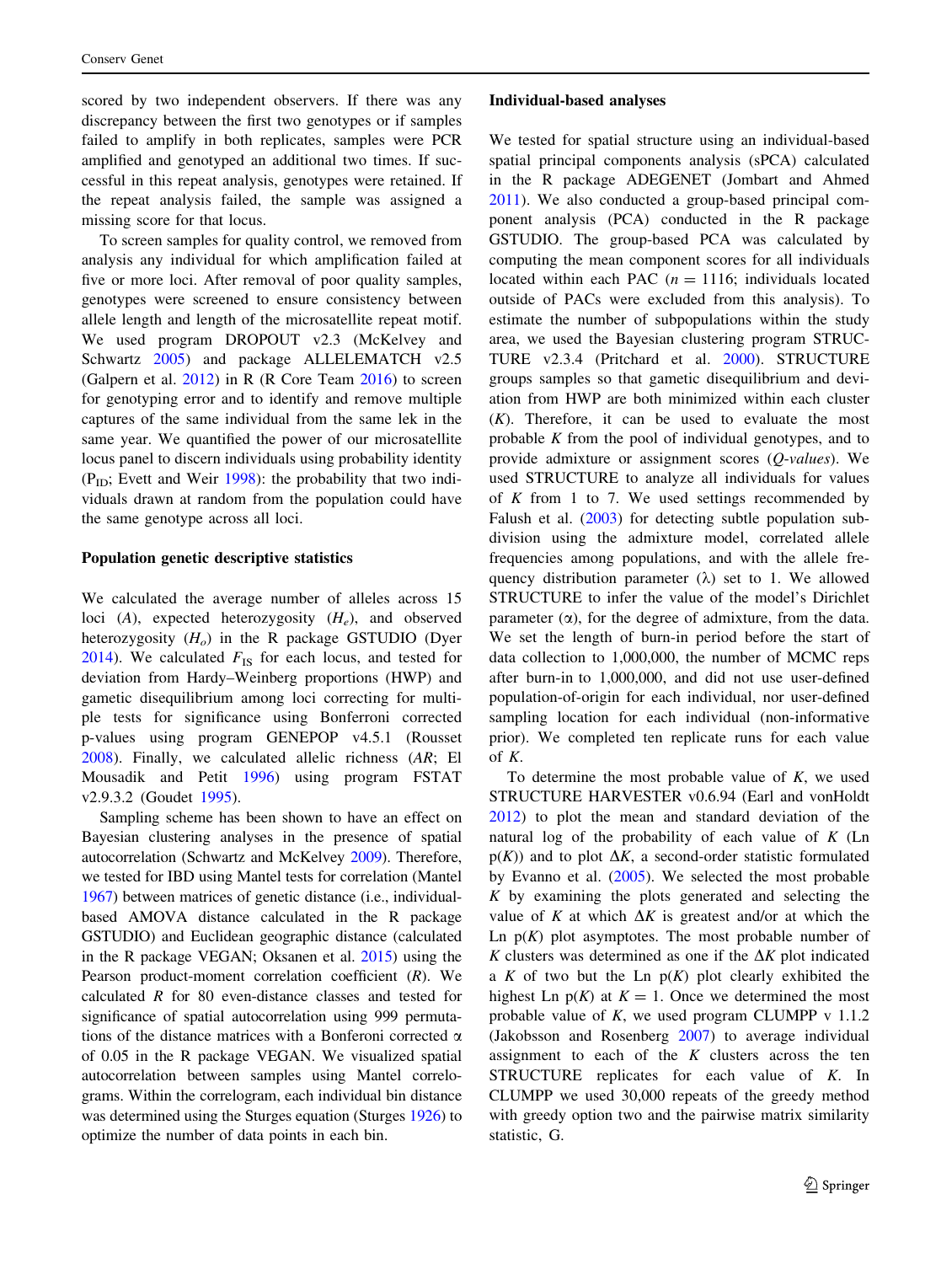We examined hierarchical subpopulation structure following determination of the primary level of population structure. First, we split the pool of sample genotypes by majority percent population assignment  $(Q$ -value). Next, we independently analyzed each of the primary hierarchical clusters for additional substructure using STRUCTURE and the same settings as above. We continued our hierarchical analysis in this way until we inferred that the most likely number of clusters was one  $(K = 1)$  for each sample pool analyzed (according to our interpretation of the Ln  $p(K)$  plot), as suggested by Coulon et al. [\(2008](#page-14-0)). Within each inferred primary and secondary cluster we calculated HWP and gametic disequilibrium among loci, A, AR,  $H_e$ ,  $H<sub>o</sub>$ , and  $F<sub>IS</sub>$  as described above. Among clusters, we calculated  $F_{ST}$  (Weir and Cockerham [1984](#page-16-0)) using program GENEPOP v4.5.1 (Rousset  $2008$ ), and constructed  $F_{ST}$ based dendrograms by first transforming the pairwise  $F_{ST}$ matrix to a maximum distance matrix (using the supremum norm) and then via the single linkage method (closely related to a minimal spanning tree) using the R package STATS (R Core Team [2016](#page-14-0)).

As an independent verification of subpopulation structure, we compared the results of STRUCTURE to those of program TESS v. 2.3 (Francois et al. [2006;](#page-14-0) e.g., Chen et al. [2007\)](#page-13-0), a second Bayesian analysis which uses not only each sample's genotype but also a prior informed by both global trend surfaces and spatial autocorrelation to determine the most probable number of population clusters. In TESS we completed 10 iterations for each value of  $K$  from two to ten, allowing admixture, using the conditional autoregressive (CAR) Gaussian model, the default program values for spatial interaction parameter (0.6) and degree of trend (Linear (1)), with 12,000 MCMC sweeps and a burnin of 2,000 sweeps for each run. From the output of TESS, we selected  $K$  by calculating the change in mean Deviance Information Criterion  $(\Delta DIC)$ —averaged across all ten replicates for each value of  $K$ —between successive  $K$  values and selecting the value of  $K$  for which we calculated the greatest value of DDIC (largest decrease). After selecting the most probable value of  $K$ , we again used CLUMPP to average individual assignment to each of the K clusters across the 20 TESS replicates for the most probable value of K. Here we used the same CLUMPP parameter options as stated above.

# Comparison of population structure to priority areas for conservation and landscape characteristics

After we determined the most probable hierarchical population structure via the individual-based analyses described above, we calculated the percent of each genetic subpopulation within each of the current sage grouse PACs recognized by the U.S. Fish and Wildlife Service [\(2013\)](#page-16-0) and within management zones recognized by WAFWA (Stiver et al. [2006](#page-15-0)). We then compared genetic population structure to landscape characteristics to explore factors that may have influenced population structure, as follows. First, we buffered all sampled leks by 5 km, a management buffer suggested for the protection of nesting habitat (Connelly et al. [2000\)](#page-13-0), then we calculated the percent area within the buffer covered by the three big sagebrush subspecies (basin big sagebrush: Artemisia tridentata tridentata, mountain big sagebrush: A. t. vaseyana, and Wyoming big sagebrush: A. t. wyomingensis) and associated vegetation, basing our calculations on a broad-scale remote-sensed vegetation map of the western USA (Comer et al. [2002](#page-13-0)). Second, we used a digital elevation map (Gesch et al. [2002\)](#page-14-0) to measure elevation—a proxy for abiotic factors such as temperature and precipitation–-within each 5 km buffer. We calculated the range and variability of elevation across all 5 km buffers in each subpopulation. Finally, we compared mean elevation across all 5 km buffers in each subpopulation using the Kruskal–Wallis rank sum test.

# Results

## Genotyping

After removing inferior quality samples (those that did not genotype across at least  $2/3$  of all loci;  $n = 718$ ) and all duplicate genotypes (the same individual sampled from the same lek in the same year;  $n = 1260$ ) we retained 1499 of 3481 samples genotyped (43.1 %). The 1499 genotypes from feathers ( $n = 1445$ ) and bloods ( $n = 54$ ) were from 324 leks (mean of 4.6 samples per lek  $\pm$  3.69 [SD]): 1393 samples from 297 leks in Montana (mean  $= 4.69$  samples per lek  $\pm$  3.75 [SD]), 15 samples from eight leks in North Dakota (mean  $= 1.88$  samples per lek  $\pm$  0.99 [SD]), 69 samples from 17 leks in South Dakota (mean  $=$  4.06 samples per lek  $\pm$  2.98 [SD]), and 22 samples from three leks across the northern border of Wyoming (mean  $= 7.33$  samples per lek  $\pm$  = 2.08 [SD]). Samples sizes per lek in North Dakota are low; however, our sampling reflects the lek counts, where there was an average of 4.82 males per lek counted on an average of 14 leks during the time we collected samples (Robinson  $2014$ ). Using our 15 locus panel,  $P_{ID}$  was  $8.24 \times 10^{-18}$ , providing substantial power to discern individuals. We were able to determine sex for 1487 (99.2 %) of the final individual genotypes (Table [1](#page-6-0)). Each occurrence of an individual recaptured at more than one lek in the same year  $(n = 22)$ , or in more than one year at the same  $(n = 18)$  or at different leks  $(n = 7)$  was retained for all analyses.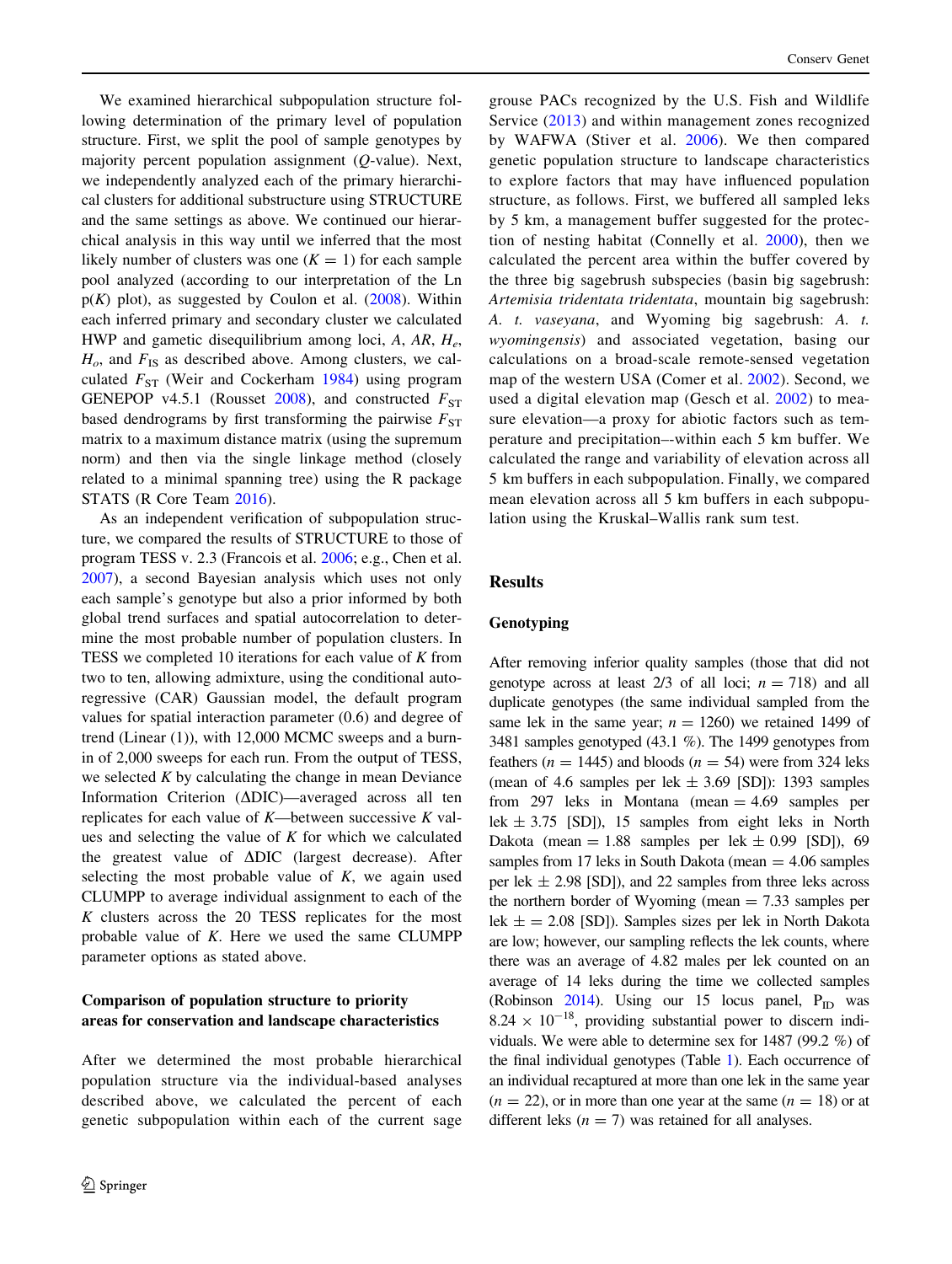| <b>Sex</b> | 2009 | 2010 | 2011     | 2012     | Total |
|------------|------|------|----------|----------|-------|
| Females    | 34   | 86   | 147      | 22       | 289   |
| Males      | 533  | 176  | 119      | 370      | 1198  |
| Unknown    | 5    |      | $\theta$ | $\theta$ | 12    |
| Total      | 572  | 269  | 266      | 392      | 1499  |

<span id="page-6-0"></span>Table 1 Sample representation by sex across the 4 years of collection (2009–2012)

#### Population genetic descriptive statistics

Before taking into account any population structure, 12 of the 15 loci showed a deficit of heterozygotes (Table 2), and 47 out of 120 pairwise locus comparisons showed gametic disequilibrium. Within the sample pool there were an average of 13.60 alleles per locus ranging from seven alleles at TUT3 to 32 alleles at MSP11 (Table 1 in Supplementary Material), with an expected heterozygosity of 0.752, and an  $F_{IS}$  of 0.045 (Table [3a](#page-7-0)).

## Individual-based analyses

We found substantial genetic spatial structure using the PAC-based PCA. The sampled PACs are clearly sorted by geographic location from west to east as PC1 values increase and from north to south as PC2 values increase

(Fig. [2\)](#page-8-0). Together, the first  $(35.6\%)$  and second  $(17.2\%)$ principal components (PC) captured 52.8 % of the variance in the data.

The first eigenvector (Fig. 1a in Supplementary Material) and second eigenvector (Fig. 1b in Supplementary Material) of the sPCA show the major north–south and east–west genetic divergence patterns. We retained both the first and second eigenvectors, as they composed 74.2 and 61.2 % of the variation in the data respectively. Furthermore, both eigenvectors were highly spatially autocorrelated, with a Moran's I of 0.226 and 0.205, respectively (Fig. 2 in Supplementary Material).

We used the Bayesian clustering results—both the natural log of the probability of K (Ln  $p(K)$ ) and  $\Delta K$  statistic plots to infer that the sample genotypes represented three spatially distinct population clusters (Fig. 3 in Supplementary Material): a subpopulation in southwestern Montana (SW), a subpopulation in northern Montana (N), and a subpopulation in southeastern Montana, North Dakota, and South Dakota (SE). Genetic admixture was present among these subpopulations (Fig. [1](#page-3-0)b).

After assigning each individual to one of the three primary subpopulations by maximum Q-value, we proceeded with STRUCTURE analysis of each subpopulation independently. We discovered secondary hierarchical population structure within both the SE and the SW subpopulations (Fig. [1](#page-3-0)c and d), but not within the N

| Locus            | All      | Primary subpopulations |          |           | Secondary subpopulations |          |          |       |          |  |
|------------------|----------|------------------------|----------|-----------|--------------------------|----------|----------|-------|----------|--|
|                  |          | N                      | SE       | <b>SW</b> | N                        | SE-E     | SE-W     | SW-N  | SW-S     |  |
| BG6              | $0.000*$ | 0.310                  | 0.006    | 0.043     | 0.306                    | 0.140    | 0.064    | 0.063 | 0.379    |  |
| <b>BG16</b>      | $0.000*$ | 0.015                  | $0.000*$ | 0.224     | 0.017                    | 0.311    | $0.000*$ | 0.729 | 0.357    |  |
| <b>BG18</b>      | 0.007    | 0.032                  | 0.047    | 0.903     | 0.031                    | 0.449    | 0.169    | 0.724 | 0.924    |  |
| MS06.4           | $0.002*$ | 0.509                  | 0.068    | 0.072     | 0.496                    | 0.108    | 0.115    | 0.024 | 0.272    |  |
| MS06.6           | $0.000*$ | 0.045                  | 0.138    | $0.003*$  | 0.037                    | 0.036    | 0.819    | 0.684 | $0.000*$ |  |
| MS06.8           | 0.0247   | 0.511                  | 0.218    | 0.045     | 0.515                    | 0.297    | 0.594    | 0.034 | 0.785    |  |
| MSP11            | $0.000*$ | 0.386                  | 0.209    | 0.308     | 0.364                    | 0.309    | 0.463    | 0.162 | 0.489    |  |
| MSP18            | $0.002*$ | 0.024                  | $0.000*$ | 0.468     | 0.026                    | $0.001*$ | 0.335    | 0.765 | 0.448    |  |
| SGCA5            | $0.002*$ | 0.138                  | $0.003*$ | 0.074     | 0.135                    | 0.251    | 0.016    | 0.589 | 0.090    |  |
| SGCA11           | $0.000*$ | 0.116                  | 0.671    | 0.048     | 0.111                    | 0.791    | 0.526    | 0.188 | 0.063    |  |
| SGCTAT1          | $0.000*$ | 0.006                  | $0.000*$ | 0.122     | 0.005                    | 0.068    | $0.001*$ | 0.695 | 0.192    |  |
| TTD6             | $0.000*$ | 0.049                  | 0.015    | 0.485     | 0.052                    | 0.006    | 0.572    | 0.877 | 0.258    |  |
| TTT3             | $0.000*$ | 0.279                  | 0.215    | 0.008     | 0.282                    | 0.833    | 0.010    | 0.012 | 0.318    |  |
| TUT3             | 0.014    | 0.263                  | 0.207    | 0.418     | 0.260                    | 0.537    | 0.169    | 0.524 | 0.782    |  |
| TUT <sub>4</sub> | $0.002*$ | 0.133                  | $0.003*$ | 0.760     | 0.136                    | 0.007    | 0.013    | 0.368 | 0.974    |  |

Primary and secondary subpopulations are abbreviated as follows: N (northern), SE (southeastern), SW (southwestern), SE-E (southeastern-east), SE-W (southeastern-west), SW-N (southwestern-north), SW-S (southwestern-south)

Indicative adjusted nominal level (5 %) for multiple comparisons was 0.0033; all loci that significantly deviated from expected proportions are bold and marked with an asterisk

Table 2 Per-locus tests for deviation from Hardy– Weinberg proportions within the subpopulations at each level of hierarchy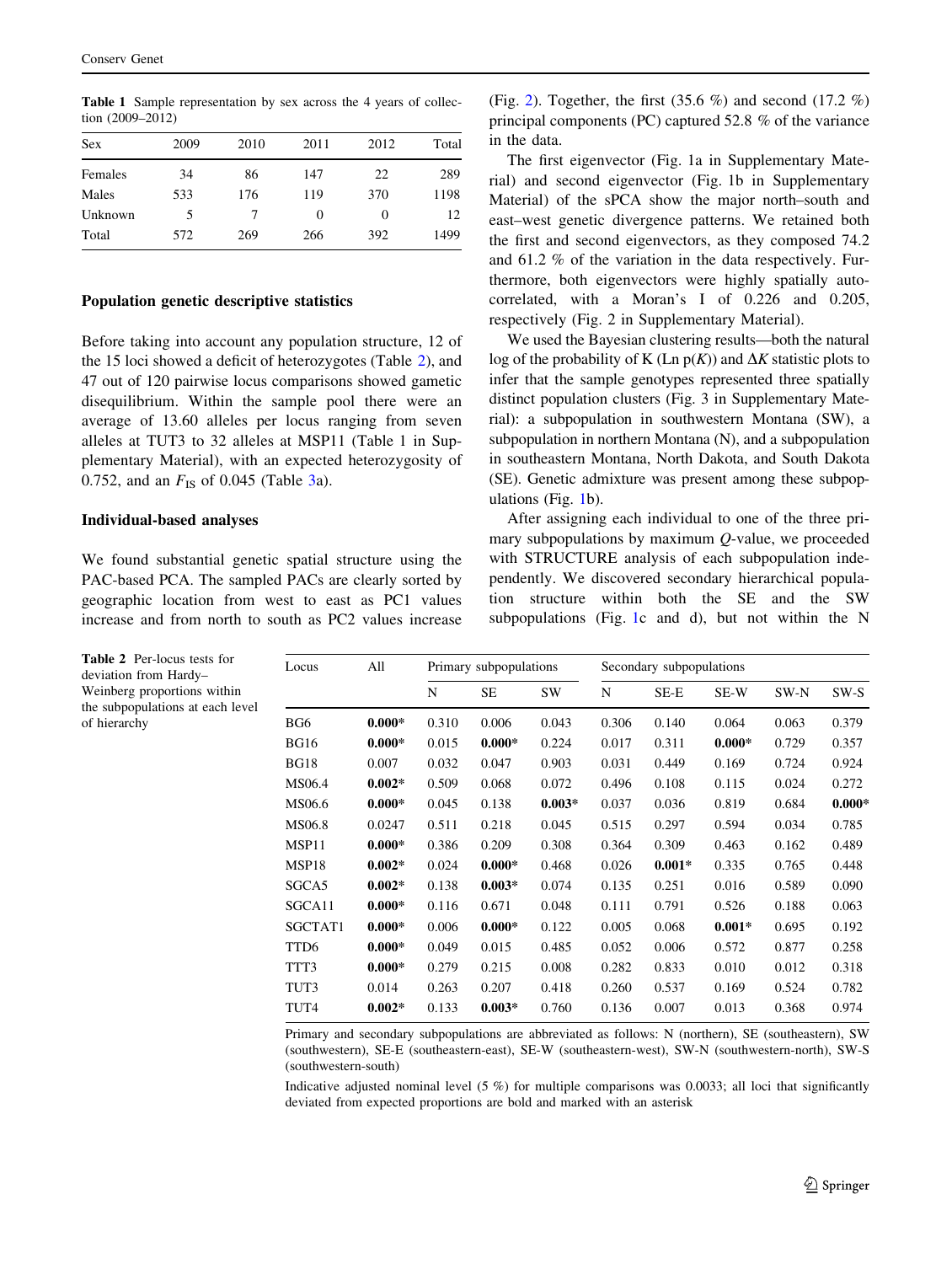<span id="page-7-0"></span>Table 3 Measures of genetic diversity across 16 microsatellite loci within each of the subpopulations detected using STRUCTURE for each level of hierarchy (a) and within each of the greater sage-grouse PACs (b)

| a                  |                              |                  |                  |       |              |                            |              |              |
|--------------------|------------------------------|------------------|------------------|-------|--------------|----------------------------|--------------|--------------|
| Level of hierarchy | Subpopulation (abbreviation) | n                | $\boldsymbol{A}$ | AR    | $H_{\alpha}$ | $H_{\scriptscriptstyle e}$ | $F_{\rm IS}$ |              |
| All Samples        |                              |                  | 1499             | 13.60 | 13.51        | 0.718                      | 0.752        | 0.045        |
| Primary            | Northern $(N)$               |                  | 767              | 11.73 | 10.26        | 0.711                      | 0.727        | 0.023        |
|                    | Southeastern (SE)            | 579              | 11.93            | 10.63 | 0.713        | 0.737                      | 0.033        |              |
|                    | Southwestern (SW)            | 153              | 10.53            | 10.51 | 0.774        | 0.788                      | 0.021        |              |
| Secondary          | Northern (N)                 |                  | 767              | 11.73 | 9.14         | 0.711                      | 0.727        | 0.023        |
|                    | Southeastern-east (SE-E)     | 323              | 10.33            | 8.72  | 0.710        | 0.722                      | 0.019        |              |
|                    | Southeastern-west (SE-W)     | 256              | 10.87            | 9.08  | 0.718        | 0.739                      | 0.031        |              |
|                    | Southwestern-north (SW-N)    | 62               | 8.73             | 8.70  | 0.747        | 0.754                      | 0.017        |              |
|                    | Southwestern-south (SW-S)    |                  | 91               | 10.27 | 9.91         | 0.792                      | 0.793        | 0.008        |
| b                  |                              |                  |                  |       |              |                            |              |              |
| PAC                | Abbreviation                 | $\boldsymbol{n}$ | $\boldsymbol{A}$ | AR    | $H_o$        | $H_e$                      |              | $F_{\rm IS}$ |
| Beaverhead 1       | B1                           | 19               | 7.47             | 6.36  | 0.813        |                            | 0.766        | $-0.035$     |
| Beaverhead 2       | B <sub>2</sub>               | 69               | 10.00            | 6.87  | 0.806        |                            | 0.787        | $-0.017$     |
| Beaverhead 3       | B <sub>3</sub>               | 53               | 8.93             | 6.51  | 0.746        |                            | 0.765        | 0.035        |
| Carbon 3           | C <sub>3</sub>               | 37               | 7.80             | 6.06  | 0.751        |                            | 0.735        | $-0.008$     |
| Carter             | $\mathsf{C}$                 | 112              | 9.80             | 6.07  | 0.716        |                            | 0.727        | 0.020        |
| Cedar Creek        | CC                           | 39               | 7.20             | 5.59  | 0.716        |                            | 0.709        | 0.003        |
| Fergus             | F                            | 208              | 9.67             | 5.74  | 0.706        |                            | 0.707        | 0.007        |
| Golden Valley      | GV                           | 120              | 8.87             | 5.81  | 0.730        |                            | 0.727        | $-0.000$     |
| McCone-Garfield    | MG                           | 39               | 7.60             | 5.69  | 0.704        |                            | 0.702        | 0.010        |
| Musselshell        | M                            | 62               | 8.53             | 5.70  | 0.715        |                            | 0.713        | 0.007        |
| North Dakota       | ND                           | 11               | 5.27             | 5.17  | 0.665        |                            | 0.660        | 0.040        |
| North Rosebud      | <b>NR</b>                    | 44               | 8.73             | 5.98  | 0.701        |                            | 0.709        | 0.023        |
| North Valley       | NV                           | 49               | 8.20             | 5.76  | 0.722        |                            | 0.713        | $-0.001$     |
| Powder River Basin | PRB                          | 25               | 6.86             | 5.65  | 0.677        |                            | 0.707        | 0.060        |
| South Dakota       | <b>SD</b>                    | 59               | 7.93             | 5.54  | 0.690        |                            | 0.691        | 0.010        |
| South Phillips     | <b>SP</b>                    | 196              | 10.07            | 6.00  | 0.732        |                            | 0.733        | 0.003        |

n sample size, A average number of alleles across 15 loci, AR allelic richness,  $H_e$  expected heterozygosity,  $F_{1S} = 1-(H_0/H_e)$ —a measure of departure from HWP within groups/subpopulations (positive values indicate a deficit of heterozygotes, negative values indicate an excess of heterozygotes)

subpopulation (Fig. 4a and d in Supplementary Material). The SE group divided into secondary eastern (SE-E) and western (SE-W) subpopulations (Figs. 4b, e and 5b all in Supplementary Material) while the SW subpopulation split into secondary northern (SW-N) and southern (SW-S) subpopulations (Figs. 4c, f and 5c all in Supplementary Material).

We discovered no evidence for additional hierarchical levels of population substructure. The cumulative primary and secondary subpopulations are shown in Fig. [1a](#page-3-0), where each individual is depicted as a member of a subpopulation if its population admixture— $Q$ -value—was at least 70 % for that cluster. Despite the disparity in sample sex ratio (Table [1](#page-6-0)), the STRUCTURE results for females and males analyzed independently were consistent with substructure identified with the full dataset (results not shown).

After grouping samples into primary hierarchical subpopulations based on maximum Q-value, no loci were out of HWP in more than one subpopulation (Table [2\)](#page-6-0). However, five loci were out of HWP in the southeastern subpopulation and one locus was out of HWP in the southwestern subpopulation. Only one locus pair was in significant gametic disequilibrium in more than one subpopulation (BG16/ SGCA5 in the N and SE subpopulations;  $\alpha = 4.167 \times 10^{-4}$ ;  $p < 0.001$ ). After grouping samples into the secondary hierarchical subpopulations, no loci were out of HWP in more than one subpopulation (Table [2](#page-6-0),  $\alpha = 3.333 \times 10^{-3}$ ), and only one locus pair was significantly in gametic disequilibrium in more than one population (MS06.8/MSP11 in both the N and SW-S subpopulations). When grouping samples by PAC, no loci were found significantly out of HWP in more than one PAC (only BG16 in Carter, and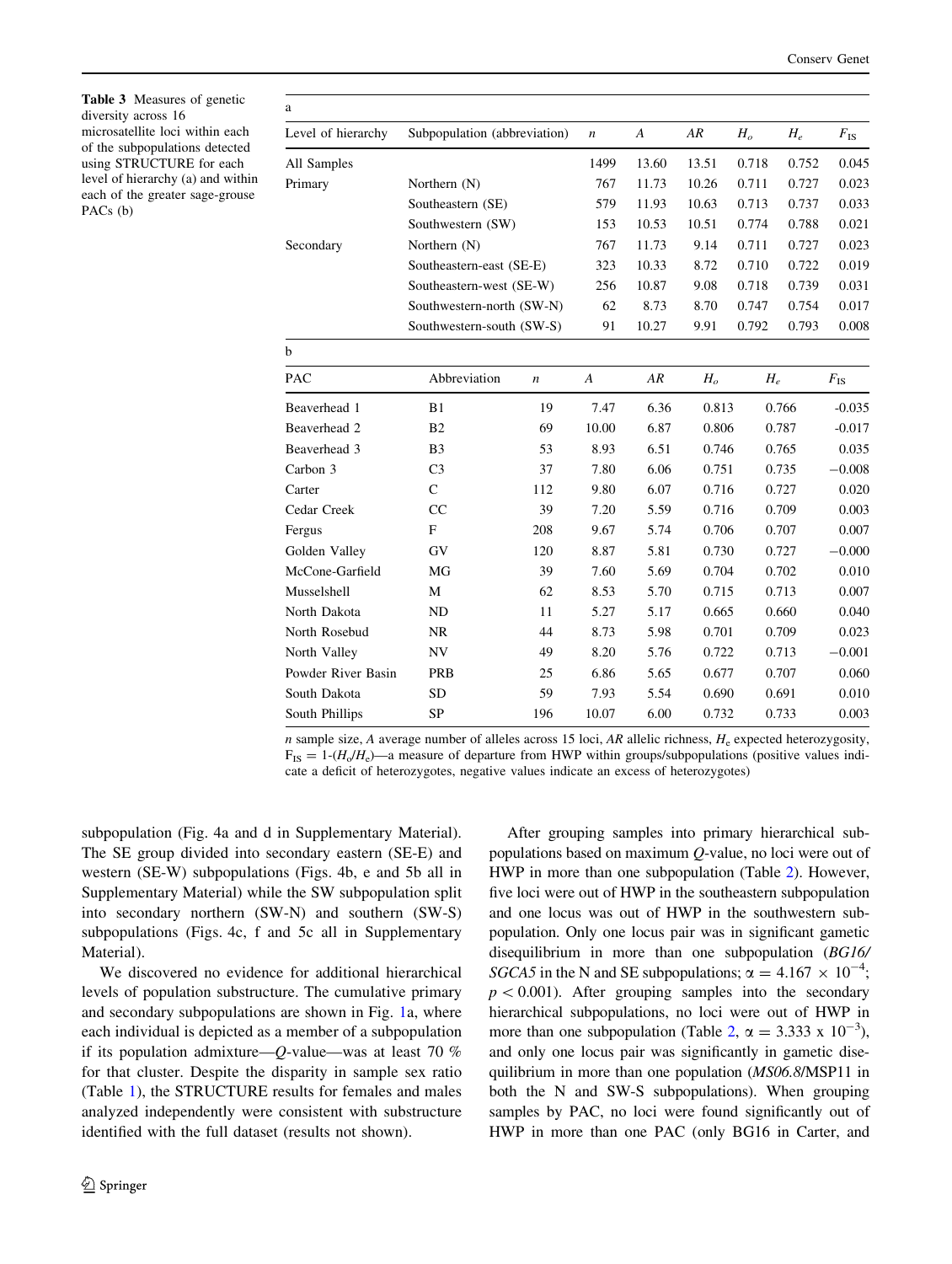<span id="page-8-0"></span>

Fig. 2 PCA of the mean PC scores for all individual sample genotypes within each of the 16 PACs. PAC abbreviations listed alphabetically: Beaverhead 1 (B1), Beaverhead 2 (B2), Beaverhead 3 (B3), Carter (C), Carbon 3 (C3), Cedar Creek (CC), Fergus (F), Golden Valley (GV), Musselshell (M), McCone-Garfield (MG), North Dakota (ND), North Rosebud (NR), North Valley (NV), Powder River Basin (1, 2 & 3) (PRB), South Dakota (SD), South Phillips (SP)

SGCTAT1 in McCone-Garfield), and none of the locus pairs was in gametic disequilibrium in more than one PAC.

When both hierarchical levels of population structure were considered, the average number of alleles per locus, per population ranged from 8.73 in the SW-N subpopulation to 11.73 in the N subpopulation (mean =  $10.39 \pm$ 4.12 [SD]). Averages for  $H_e$  across all subpopulations  $0.747 \pm 0.16$  [SD] (Table [3](#page-7-0)a). The average number of alleles per locus, per PAC ranged from 5.27 in the North Dakota (ND) PAC to 10.07 in the South Phillips (SP) PAC (mean =  $8.31 \pm 3.17$  [SD]). Within PACs, average  $H_e$ was  $0.723 \pm 0.17$  [SD] (Table 3b).

We found a significant positive correlation between increasing geographic distance between individuals and increasing genetic divergence (Mantel test:  $r = 0.271$ ,  $p = 0.001$ ; Fig. 6 in Supplementary Material). Genotypes were significantly more similar than expected by chance for samples up to 242.6 km apart and significantly more dissimilar than expected by chance for samples over 311.9 km apart.

Divergence among geographically proximal subpopulations and PACs, as measured by  $F_{ST}$ , was low compared to those which were distal (Fig. [3](#page-9-0)a, b; raw values in Table 4a, b in Supplementary Material, respectively). Dendrograms reveal divergence relationships among the subpopulations detected using Bayesian clustering analyses. The greatest divergence was found between the two most distal subpopulations, the SE-E and SW-N subpopulations ( $F_{ST} = 0.0777$ ), while the least divergence was found between the two most proximal subpopulations, the SE-E and SE-W subpopulations ( $F_{ST} = 0.0174$ ). Mean  $F_{ST}$ among all genetic subpopulations discovered using STRUCTURE was  $0.0473 \pm 0.0243$  [SD]. Mean  $F_{ST}$ among all PACs was  $0.0380 \pm 0.0216$  [SD]. The dendrogram of the PACs (Fig. [3](#page-9-0)b) highlights that while the Beaverhead 1 and Beaverhead 2 PACs are less diverged  $(F_{ST} = 0.004)$  than are the Beaverhead 2 and Beaverhead 3 PACs ( $F_{ST} = 0.005$ ), it is the greater divergence between Beaverhead 1 and Beaverhead 3 ( $F_{ST} = 0.009$ ) that drives Beaverhead 2 and Beaverhead 3 to cluster more closely.

Finally, we found strong concordance between the resulting individual assignment of TESS and that of the primary level of hierarchical analysis in STRUCTURE (Fig. 7 in Supplementary Material). In TESS, three clusters  $(K = 3)$  showed the largest drop in DIC between successive values of  $K = 2-3$  ( $\triangle DIC = 2748.2$ ).

# Comparison of population structure to priority areas for conservation and landscape characteristics

# Management zones and priority areas for conservation (PACs)

The N and SE-E subpopulations are located almost entirely within WAFWA MZI (99.4 and 99.7 %, respectively; Fig. 8 in Supplementary Material). Similarly, the SW-N subpopulation is entirely contained and the SW-S subpopulation is nearly entirely contained within MZIV (96.1 %). The SE-W subpopulation spans MZI (74.7 %), II  $(21.1 \%)$  and IV  $(4.2 \%)$ .

On average, 85.8 % of the individuals within each PAC belong to the same subpopulation (Fig. [4](#page-10-0)). Six PACs encompass a majority of the N subpopulation (mean  $= 80.6\%$ ), five PACs envelop a majority of the SE-E subpopulation (mean  $= 88.7 %$ ), two PACs envelop a majority of the SE-W subpopulation (mean  $= 87.7\%$ ). one PAC encompasses a majority of the SW-N subpopulation, and two PACs envelop a majority of the SW-S subpopulation (mean  $= 92.0 \%$ ).

## Vegetation

Within 5 km of leks in the N subpopulation the landscape was dominated by grasses (53 %) with the dominant sagebrush subspecies being Wyoming big sagebrush (19 %; Table 5; Fig. 9 in Supplementary Material). Within 5 km of leks in the SE-E subpopulation the landscape was dominated by grasses (61 %) with the dominant sagebrush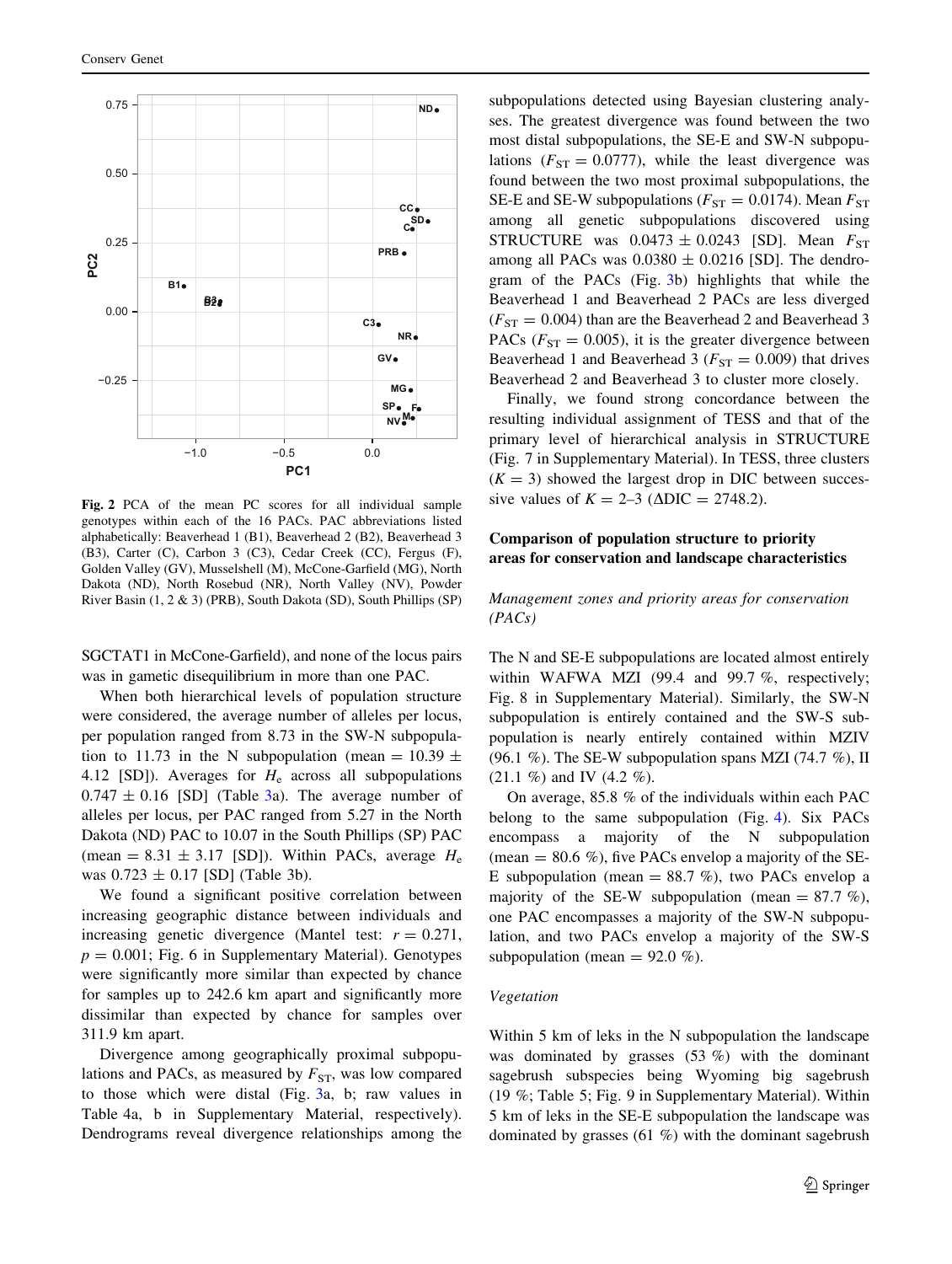<span id="page-9-0"></span>Fig. 3 Genetic divergence among the five greater sagegrouse subpopulations detected using STRUCTURE (subpopulation abbreviations provided in caption to Fig. [1](#page-3-0)) (a), and among the 16 PACs sampled (PAC abbreviations provided in caption to Fig. [2](#page-8-0)) (b). Divergence is measured in pairwise comparisons using Wright's  $F_{ST}$  (Wright [1949](#page-16-0)). Greater divergence—higher  $F_{ST}$ —is shown as darker shades of grey. Subpopulation abbreviations listed alphabetically: N (northern), SE-E (southeastern-east), SE-W (southeastern-west), SW-N (southwestern-north), SW-S (southwestern-south). PAC abbreviations listed alphabetically: B1 (Beaverhead 1), B2 (Beaverhead 2), B3 (Beaverhead 3), C (Carter), C3 (Carbon 3), CC (Cedar Creek), F (Fergus), GV (Golden Valley), M (Musselshell), MG (McCone-Garfield), ND (North Dakota), NR (North Rosebud), NV (North Valley), PRB (Powder River Basin 1, 2 & 3), SD (South Dakota), SP (South Phillips)





being Wyoming big sagebrush (10 %). The 5 km buffer of the SE-W subpopulation leks contained mixed xeric shrubland (39 %) and grasses (31 %) with Wyoming big sagebrush (15 %) and mountain big sagebrush (2 %) being the dominant structural elements. In the SW-N

0.007 0.014 0.021 0.035 0.035 0.049 0.049 0.064<br>0.057

**(a)**

subpopulation, mountain big sagebrush dominates the 5 km buffer of lekking grounds (63 %) and is interspersed with basin big sagebrush (24 %). Finally, within 5 km of the leks in the SW-S subpopulation, mountain big sagebrush (77 %) and Wyoming big sagebrush (15 %) are the

<sup>2</sup> Springer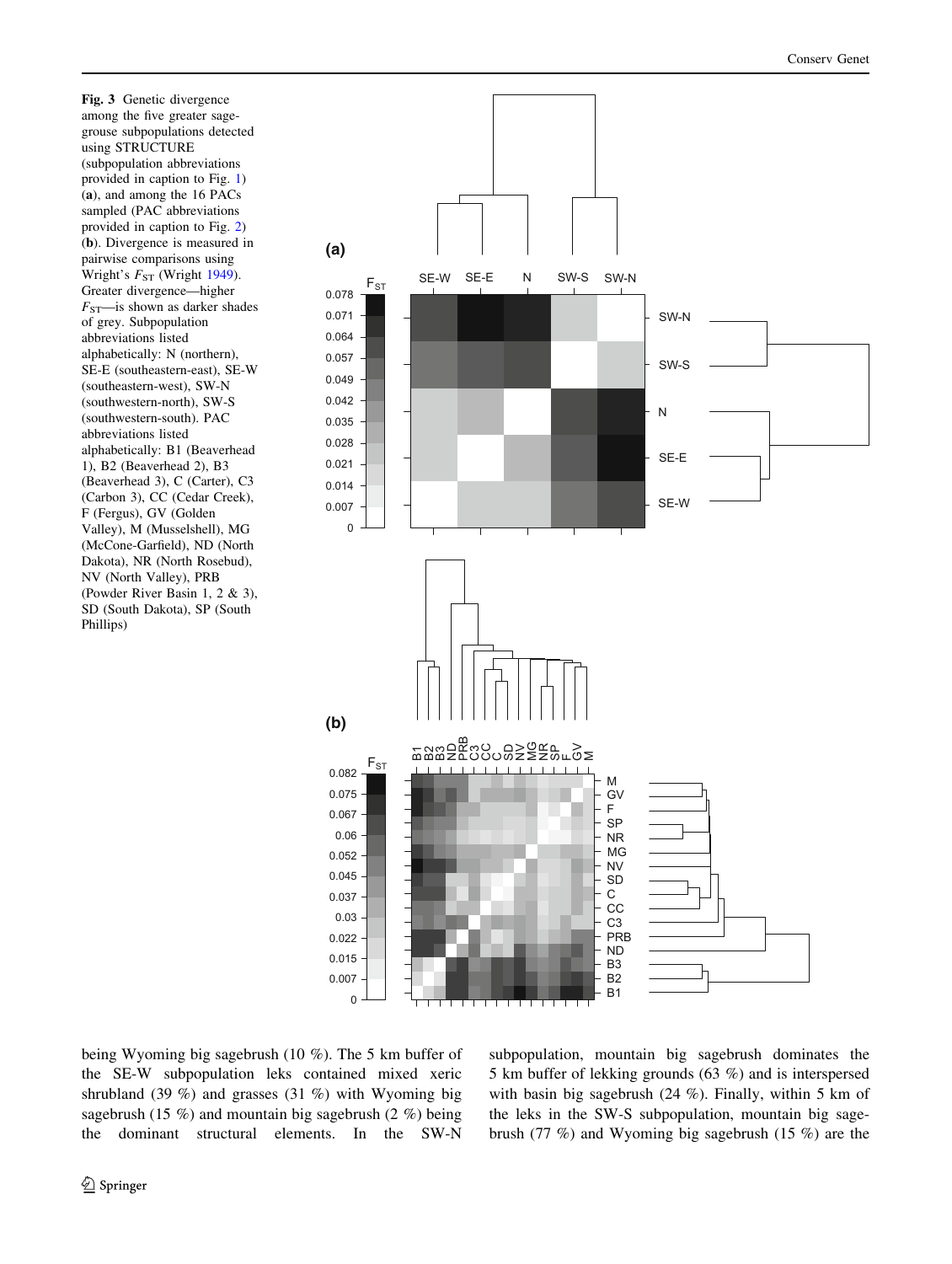<span id="page-10-0"></span>

Fig. 4 Subpopulation composition within 16 PACs sorted by majority assignment percentage. PACs listed in order of display: NV (North Valley), SP (South Phillips), F (Fergus), MG (McCone-Garfield), M (Musselshell), NR (North Rosebud), SD (South Dakota), CC (Cedar Creek), C (Carter), ND (North Dakota), PRB (Powder River Basin 1, 2 & 3), C3 (Carbon 3), GV (Golden Valley), B3 (Beaverhead 3), B1 (Beaverhead 1), B2 (Beaverhead 2)

most prevalent subspecies of sagebrush with a minority cover of grasses  $(4 \%)$ .

## Elevation

Mean elevation within 5 km of leks in each subpopulation was significantly different among subpopulations (Kruskal–Wallis rank sum test,  $H = 642.77$ , 4 d.f.,  $p < 0.001$ ), and there was little to no overlap of interquartile ranges (IQR; Fig. 10 in Supplementary Material). Most notably, the southwestern subpopulations occupy far higher elevations than do the other three subpopulations. Elevation increased from N to SE-E to SE-W to SW-N to SW-S subpopulations (IQR: 781–998, 910–1022, 1007–1258, 1858–2003, 2043–2202 m). The subpopulations spanned an elevation range of 671–2411 meters.

# **Discussion**

We detected discontinuities in sage grouse genetic connectivity across the northeastern range of the species. These discontinuities indicate divergence in allele frequencies between three primary subpopulations, and secondary hierarchical subpopulations within two of the primary subpopulations (Fig. 4). The greater divergence among the primary subpopulations compared to divergence among the secondary subpopulations may be indicative of the chronology in which these subpopulations diverged.

We detected the pattern of population structure using both spatially independent (PCA: Fig. [2](#page-8-0), and STRUC-TURE: Fig. [1a](#page-3-0)) and spatially dependent (sPCA: Fig. 1 in Supplementary Material, and TESS: Fig. 7 in Supplementary Material) analyses. Concordance between the aspatial and spatial analyses supports the patterns of genetic subpopulation structure detected, as does the concordance between the two Bayesian clustering methods (STRUC-TURE and TESS) and the two ordination methods (PCA and sPCA). Using the hierarchical approach to analyze genetic structure, we detected genetic substructure within the SE and SW subpopulations that otherwise would have remained cryptic. Had we not independently analyzed the primary level subpopulations we would not have found the substructure resulting from low levels of population divergence among secondary subpopulations. This oversight may occur if divergence among primary subpopulations is far greater than divergence among secondary subpopulations (Latch et al. [2006](#page-14-0)).

The primary population structure we detected (i.e., three subpopulations across the northeastern range: N, SE, SW) supports results of Oyler-McCance et al. ([2005](#page-15-0)). However, our sampling intensity allowed us to define spatial subpopulation structure with greater resolution. Furthermore, we detected additional substructure within two of these primary subpopulations: both in the southwestern Montana subpopulation (SW) and in the southeastern Montana/ North Dakota/South Dakota subpopulation (SE).

Within the southeastern portion of our study area, our results align with those of Schulwitz et al. ([2014\)](#page-15-0) who discovered hierarchical structure within sage grouse populations in northwest Wyoming and southeastern Montana. They found that their Southeast Montana, South Powder River Basin, and North Powder River Basin sampling locations constituted a single subpopulation (that which we have called the SE-E subpopulation). Furthermore, their results indicate that there is genetic discontinuity between this subpopulation and subpopulations throughout the rest of Wyoming. The magnitude of genetic divergence among the subpopulations identified in both studies were similar (see Table 4b in Supplementary Material and Table 2 in Schulwitz et al. [2014](#page-15-0)).

We did not find the same subpopulation substructure that Bush et al.  $(2011)$  $(2011)$  found within the N subpopulation via their analysis of thirteen microsatellite loci. Our results may differ due to our lack of samples from sage grouse in Alberta and Saskatchewan. Alternatively, there may have been a change in substructure between the years during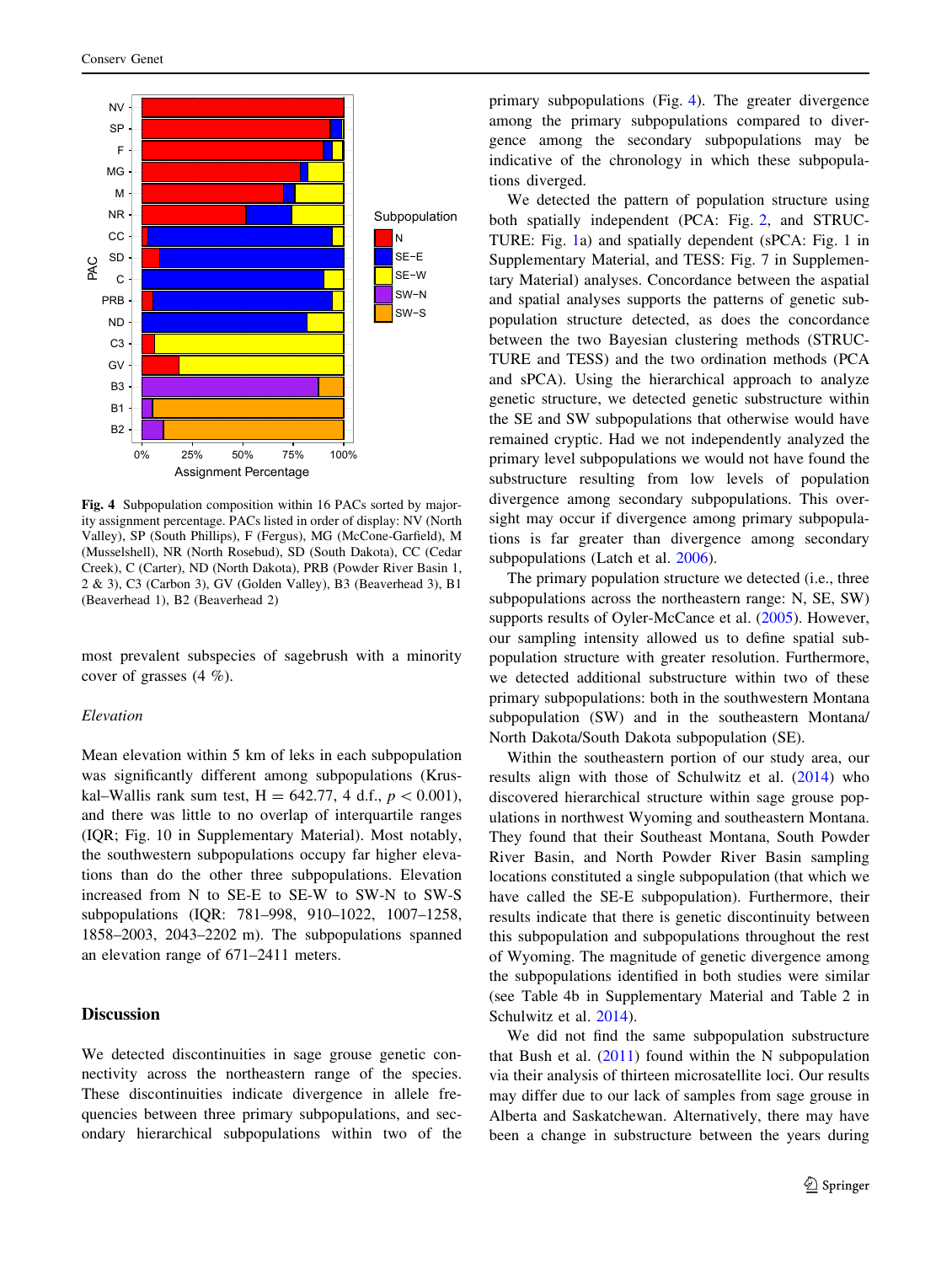which Bush et al. sampled and the years during which we sampled.

Similar to prior studies, we detected a signal of IBD. In prior research, IBD has been suggested as one of the primary drivers of genetic divergence for sage grouse (Bush et al. [2011](#page-13-0); Davis et al. [2015](#page-14-0); Oyler-McCance et al. [2005](#page-15-0); Schulwitz et al. [2014](#page-15-0)). We found IBD, but also that up to 242 km there is greater genetic similarity than would be expected by chance. This suggests that despite the relatively short dispersal distances documented (7–9 km; Dunn and Braun [1985](#page-14-0)), the cumulative effect of these dispersals translates into long-range connectivity.

# Physiogeographic correlates with genetic subpopulations

We found evidence for the impact of pre-European physiogeographic landscape processes on contemporary subpopulation structure. First, elevations occupied by the subpopulations are significantly different (Fig. 10 in Supplementary Material). The two southeastern populations—most notably the SE-W subpopulation—occupy elevations more similar to the two southwestern subpopulations, which may facilitate gene flow among these subpopulations if individuals are locally adapted to habitats at this elevation. The smaller divergence among these subpopulations ( $F_{ST} = 0.0508$ ) compared to the divergence of the N and southwestern subpopulations  $(F_{ST} = 0.0590)$  may be due to gene flow among the southwestern and southeastern clusters through subpopulations located in Idaho and Wyoming which are outside the geographic extent of this study. Future research could examine whether gene flow among the southeastern and southwestern subpopulations is fostered by genetic connectivity through subpopulations in Idaho and Wyoming.

Second, there are stark differences in the vegetative community assemblages concomitant with subpopulations. Most notable are the differences in dominant subspecies of sagebrush, a plant vital to the species' requirements for food, cover, and nest success (Connelly et al. [2011a](#page-13-0), [b](#page-13-0)). We found that the two southwestern subpopulations occur on a landscape dominated by mountain big sagebrush, a subspecies that grows on high-elevation mountain slopes (Jaeger et al. [2016](#page-14-0)). These two subpopulations are also surrounded by basin big sagebrush, a subspecies that grows in deep-soil drainage basins (Jaeger et al. [2016\)](#page-14-0). Basin big sagebrush does not occur within proximity of leks in any other subpopulation and mountain big sagebrush only composes 2 % of the vegetation proximal to leks in the SE-W subpopulations. The SW-N subpopulation has far more basin big sagebrush proximal to leks (24 %) than does the SW-S subpopulation (3 %) which occupies significantly higher elevation.

The three sagebrush subspecies within our study area have been shown to differ in terpene composition and quantity. Terpenes are chemical compounds found in plants that have been shown to function as anti-herbivory agents (Byrd et al. [1999;](#page-13-0) Thacker et al. [2012;](#page-15-0) Jaeger et al. [2016](#page-14-0)). Differences in terpenes among sagebrush subspecies could be an important factor in diet selection (Frye et al. [2013](#page-14-0)). Prior work has shown that sage grouse prefer the palatability of mountain big, over Wyoming big, over basin big sagebrush (Rosentreter [2004\)](#page-15-0), and that this diet selection may well be linked to both lower monterpene content and higher crude protein content within the preferred subspecies (Remington and Braun [1985](#page-15-0)).

Given the stark differences in both elevation and in prevalent sagebrush subspecies among subpopulations, it is possible that these physiogeographic factors have impacted both subpopulation divergence and adaptive divergence. For example, it is possible that adaptations to terpene metabolism have arisen within subpopulations, allowing for improved digestion of the most prevalent sagebrush subspecies. Similar to our findings, Schulwitz et al. ([2014\)](#page-15-0) found that sage grouse subpopulations across northwest Wyoming occupied distinct ecoregions, composed of distinct assemblages of species and shaped by different environmental processes.

## Major river-highway corridors

In the Rocky Mountain west, the landscape is composed of basin and range topography. Major highways are routed along large river valleys across this landscape. The combination of direct and indirect effects of these river-highway corridors and associated landscape alteration may have shaped sage grouse genetic population structure. The vast majority (95.9 %) of the N subpopulation is north of the Interstate 90/Interstate 94/Yellowstone and Bighorn River corridor, while 89 % of the southern subpopulations (SE-E, SE-W, SW-N and SW-S) were found south of the corridor (individually, 69.4 % of the southeastern subpopulation and 100 % of the southwestern subpopulation).

We found the greatest amount of admixture within individuals on leks closest to these major river-highway corridors. That is, there was a significant negative correlation between distance from major highways that co-occur with major rivers and percent admixture  $(r(1541) = -0.1638556,$  $p < 0.001$ , 95 %CI  $-0.212-0.115$ ). This indicates that gene flow is occurring across these corridors but that these areas appear to be where subpopulations interface. However, it is difficult to discern whether it is the effects of transportation or that of the natural landscape features composing the corridors that has influenced genetic structure.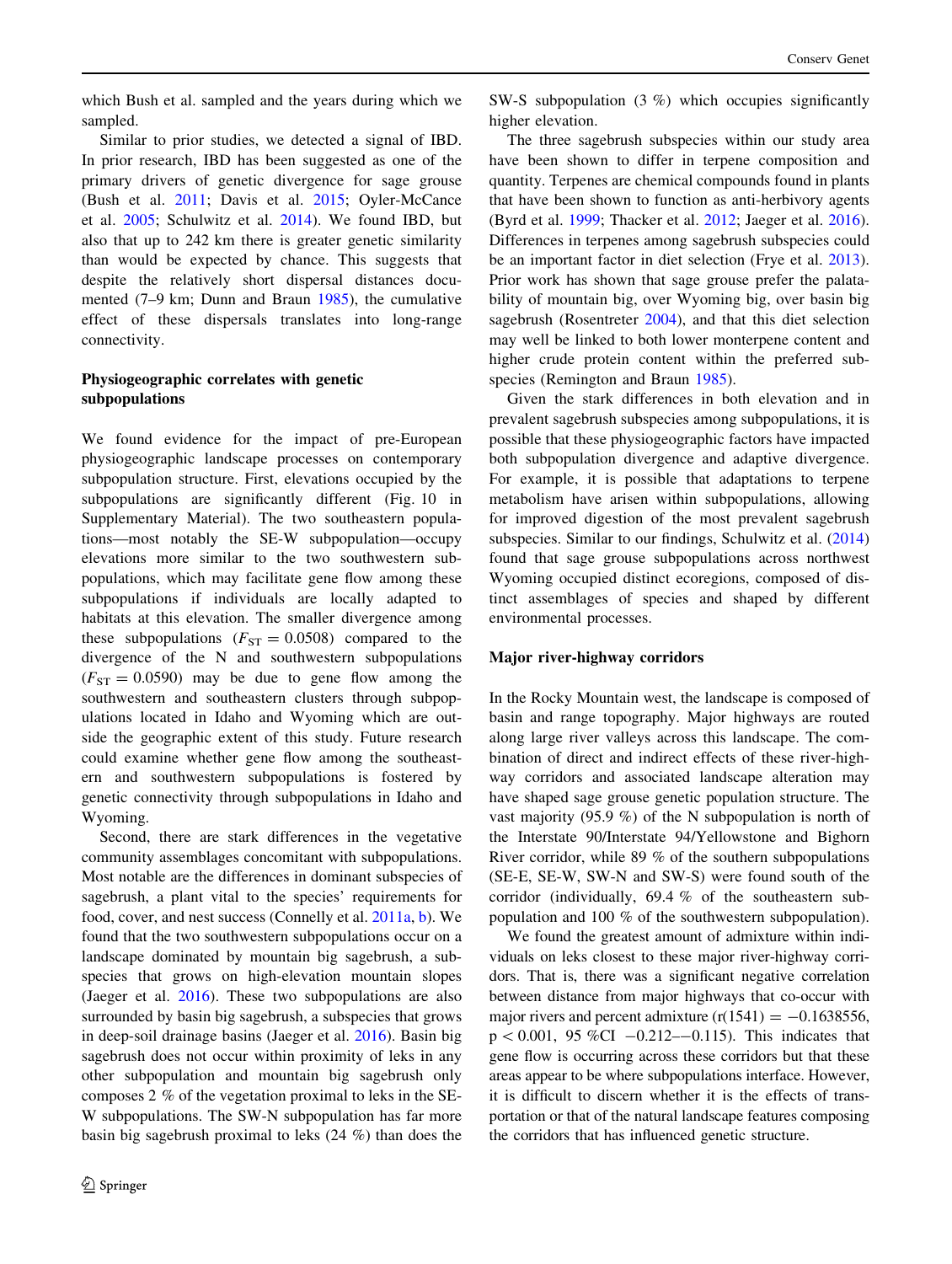Major river-highway corridors may have exacerbated genetic divergence among subpopulations. Divergence among the N and southern subpopulations (Figs. 2 and 5a in Supplementary Material) may have been influenced by impeded gene flow across the Yellowstone River and Interstate 94 corridor, an area largely converted to cultivation in recent human history and where declines in lek attendance and lek extirpation have both been observed. The effect of highways on genetic connectivity and genetic diversity are detailed across multiple taxa (Holderegger and Di Giulio [2010](#page-14-0); Jackson and Fahrig [2011;](#page-14-0) Proctor et al. [2005\)](#page-15-0), especially that of wider highways with high traffic volume such as the Interstate 90/Interstate 94 corridor. Highways surrounded by cultivated land are a documented barrier to sage grouse gene flow (Bush et al. [2011](#page-13-0)). Distance to highways has been shown to lead to nest failure (Webb et al. [2012](#page-16-0)) and has been shown to decrease peak male sage grouse lek attendance by over 70 % (Blickley et al. [2012](#page-13-0)). Furthermore, road noise has been linked to the reduction of breeding bird densities in multiple avian species (Parris and Schneider [2009;](#page-15-0) Slabbekoorn and Ripmeester [2008\)](#page-15-0).

#### Management and conservation implications

The five subpopulations we detected span the boundaries of the MZs recognized by WAFWA. The main discrepancy we found between genetic population structure and the boundaries of these MZs is that the SE-W population overlaps the boundaries of the three northeastern MZs: MZI, MZII and MZIV (Fig. 8 in Supplementary Material). Depending on the goal of managing populations, it may be useful to use genetic structure in addition to common floristic provinces to set boundaries of MZs.

MTFWP, NDGFD & SDGFP delineated management areas, called PACs, to protect areas with the greatest abundance of birds (U.S. Fish and Wildlife Service [2013](#page-16-0)). Our results provide insight into how these units can be functionally managed at multiple scales that reflect genetic connectivity. Existing PACs align very well with genetic population structure, allowing relatively simple assembly into management groups (Fig. [1a](#page-3-0)). These managment groups could serve as the conservation units used when setting conservation goals, modifying policy, targeting conservation resources, assessing connectivity, translocation, and regulation of harvest. For example, translocations may wish to use sage grouse from within a genetically identified subpopulation. We suggest grouping PACs into five management groups based on genetic structure: a Northern management group composed of the Fergus, McCone-Garfield, Musselshell, North Rosebud, North Valley, and South Phillips PACs; a Southeastern-East management group composed of the Carter, Cedar Creek,

PRB, North Dakota and South Dakota PACs; a Southeastern-West management group composed of the Carbon 3 and Golden Valley PACs; a Southwestern-North management group composed of solely the Beaverhead 3 PAC; and a Southwestern-South management group composed of the Beaverhead 1 and Beaverhead 2 PACs (Fig. [4](#page-10-0)).

Each PAC encompasses a group of individuals almost entirely from a single subpopulation, with the exception of the North Rosebud PAC (Fig. [4](#page-10-0)). North Rosebud is the most diverse PAC by population membership, being composed mostly of individuals in the N subpopulation and nearly equal parts SE-E and SE-W (Fig. [4](#page-10-0)). When measuring divergence among PACs, values of  $F_{ST}$  were smaller than when measuring divergence among genetic subpopulations. This is likely the result of mixed genetic subpopulation membership when pooling individuals by PAC.

In the PAC-based dendrogram (Fig. [3b](#page-9-0)), the Golden Valley PAC, located in the Southeastern-West management group, aligns more closely with PACs in the Northern management group (Fergus, McCone-Garfield, Musselshell, North Rosebud, North Valley, and South Phillips) than it does with the PACs in the Southeastern-East management group (Carter, Cedar Creek, PRB, North Dakota, and South Dakota). We might expect Golden Valley to align most closely with the PACs within the southeastern primary subpopulation. However, the unexpected dendrogram alignment is likely due to grouping individuals from within each PAC, which for Golden Valley means 30 % of the individuals in the pack assign to the N subpopulation. Despite these few caveats, state-delineated PACs align very well with genetic subpopulation structure.

## Future research directions

We sampled genetic data from sage grouse subpopulations located across multiple landscapes with different physiogeographic histories. These subpopulations exist at different elevations, surrounded by different assemblages of vegetation, and persist in spite of novel landscape disturbances. Maintaining connectivity and minimizing habitat fragmentation within and among these subpopulations is critical to the persistence of the species. A thorough analysis of which landscape features and disturbances have the greatest effect on genetic connectivity would lead to a better understanding of which areas on the landscape are essential to maintaining connectivity. These areas could be the targets for management action. Therefore, we suggest that it would prove invaluable for further study to discern whether it is the anthropogenic landscape alteration or natural features that have had the greatest influence on genetic structure.

The coincidence of breaks in genetic continuity and underlying physiogeography suggests that it is possible that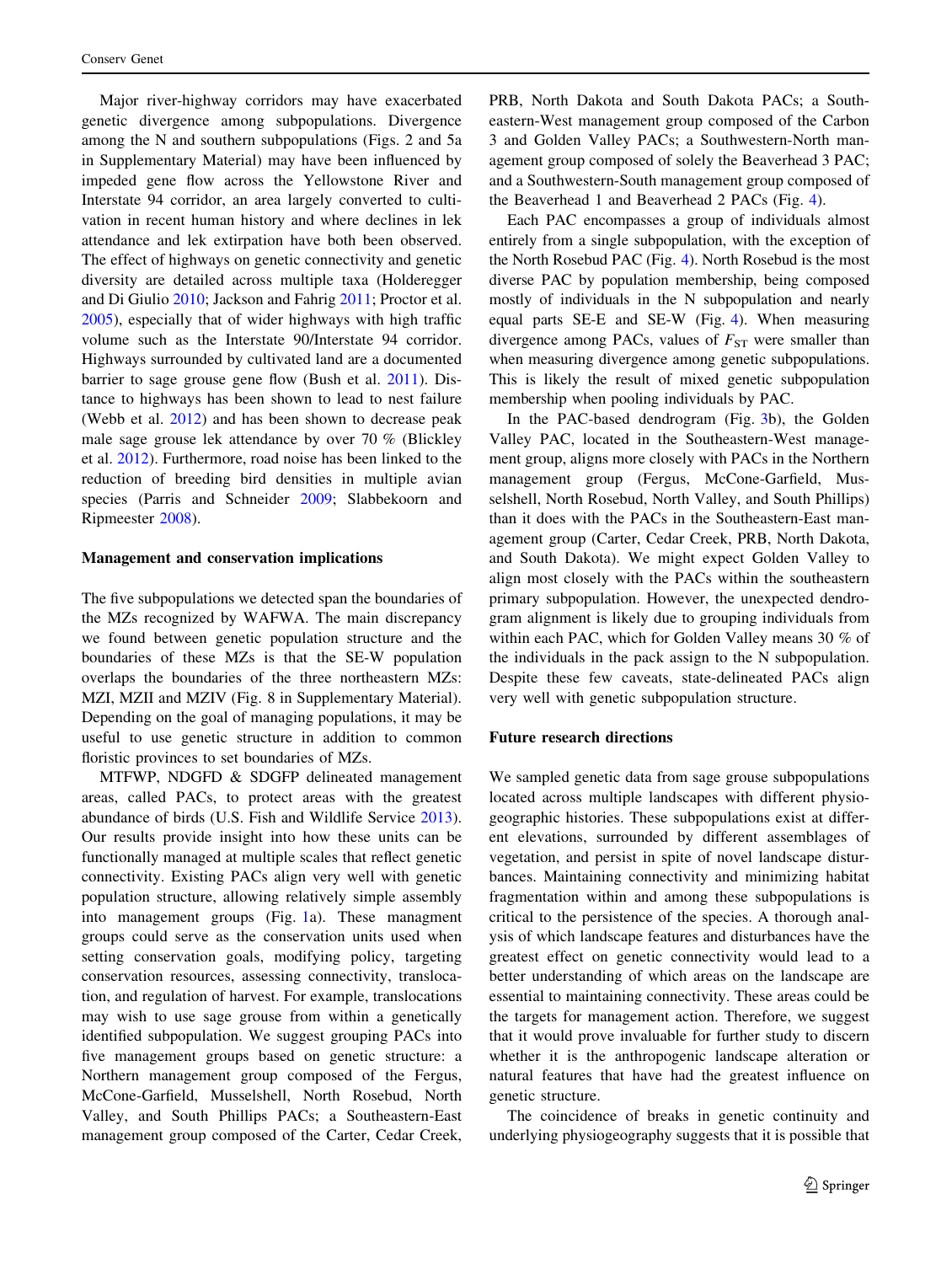<span id="page-13-0"></span>adaptive differences have arisen within subpopulations. These adaptive differences could in turn restrict contemporary gene flow among subpopulations. Therefore, quantification of adaptive variation across not only the northeastern portion, but also the entire range could lend a much better understanding of the species' phylogeography. A comparison of our analysis of subpopulation structure, an understanding of adaptive variation, and an analysis of fine-scale connectivity among leks within and among subpopulations—using network theory or a similar approach—would provide a powerful set of tools to assist managers as they set management objectives to preserve genetic diversity at across multiple scales (Manel et al. [2010\)](#page-14-0).

Acknowledgments This research would not be possible without the many state, federal, and NGO biologists and technicians who have spent countless hours working tirelessly in the field and behind desks for the conservation of the greater sage-grouse. We would specifically like to acknowledge Jake Chaffin (BLM, now USFS), Ben Deeble (Montana Audubon), Brad Fedy (University of Waterloo), Rick Northrup (MTFWP), Sara Oyler-McCance (USGS), Aaron Robinson (NDGFD), Travis Runia (SDGFP), Dale Tribby (BLM), Catherine Wightman (MTFWP), and David Wood (BLM). Our molecular genetic analyses and manuscript preparation would not have been possible without the assistance of Kevin McKelvey, Kristy Pilgrim, Cory Engkjer and the tireless laboratory efforts of Kara Bates, Nasreen Broomand, Taylor Dowell, Scott Hampton, Randi Lesagonicz, Inga Ortloff, Sara Schwarz, Kate Welch, and Katie Zarn, all of the USFS Rocky Mountain Research Station National Genomics Center for Wildlife and Fish Conservation. Use of trade names does not imply endorsement by the U.S. Government. The views in this article are those of the authors and do not necessarily reflect those of their employers.

Funding This study was supported by grants from the Montana and Dakotas Bureau of Land Management (07-IA-11221643-343, 10-IA-11221635-027, 14-IA-11221635-059), the Great Northern Landscape Conservation Cooperative (12-IA-11221635-132), and the Natural Resources Conservation Service—Sage Grouse Initiative (13-IA-11221635-054).

Conflict of interest The authors declare that they have no conflict of interest.

# References

- Aldridge CL, Nielsen SE, Beyer HL, Boyce MS, Connelly JW, Knick ST, Schroeder MA (2008) Range-wide patterns of greater sagegrouse persistence. Divers Distrib 14:983–994
- Allen AW, Cook JG, Armbruster MJ (1984) Habitat suitability index models: Pronghorn. U.S. Fish and Wildlife Service FWS/OBS-82/10.65:1–22
- Blickley JL, Word KR, Krakauer AH, Phillips JL, Sells SN, Taff CC, Wingfield JC, Patricelli GL (2012) Experimental chronic noise is related to elevated fecal corticosteroid metabolites in lekking male greater sage-grouse (Centrocercus urophasianus). PLoS One 7:e50462
- Bradbury J, Vehrencamp S, Gibson R (1989) Dispersion of displaying male sage grouse. Behav Ecol Sociobiol 24:1–14
- Braun CE (1998) Sage grouse declines in western North America: what are the problems? Proc West Assoc State Fish Wildl Agencies 78:139–156
- Braun CE, Oedekoven OO, Aldridge CL (2002) Oil and gas development in western North America: effects on sagebrush steppe avifauna with particular emphasis on sage grouse. Trans N Am Wildl Nat Resour Conf 67:337–349
- Bush KL, Vinsky MD, Aldridge CL, Paszkowski CA (2005) A comparison of sample types varying in invasiveness for use in DNA sex determination in an endangered population of greater Sage-Grouse (Centrocercus uropihasianus). Conserv Genet 6:867–870
- Bush KL, Dyte CK, Moynahan BJ, Aldridge CL, Sauls HS, Battazzo AM, Walker BL, Doherty KE, Tack J, Carlson J (2011) Population structure and genetic diversity of greater sage-grouse (Centrocercus urophasianus) in fragmented landscapes at the northern edge of their range. Conserv Genet 12:527–542
- Byrd DW, McArthur ED, Wang H, Graham JH, Freeman DC (1999) Narrow hybrid zone between two subspecies of big sagebrush, Artemisia tridentata (Asteraceae). VIII. Spatial and temporal pattern of terpenes. Biochem Syst Ecol 27:11–25
- Caizergues A, DuBois S, Loiseau A, Mondor G, Rasplus JY (2001) Isolation and characterization of microsatellite loci in black grouse (Tetrao tetrix). Mol Ecol Notes 1:36–38
- Caizergues A, Rätti O, Helle P, Rotelli L, Ellison L, Rasplus JY (2003) Population genetic structure of male black grouse (Tetrao tetrix L.) in fragmented vs. continuous landscapes. Mol Ecol 12:2297–2305
- Carrol SP, Hendry AP, Reznick DN, Fox CW (2007) Evolution on ecological time-scales. Funct Ecol 21:387–393
- Carstens B, Brunsfeld S, Demboski J, Good J, Sullivan J (2005) Investigating the evolutionary history of the Pacific Northwest mesic forest ecosystem: hypothesis testing within a comparative phylogeographic framework. Evolution 59:1639–1652
- Chen C, Durand E, Forbes F, François O (2007) Bayesian clustering algorithms ascertaining spatial population structure: a new computer program and a comparison study. Mol Ecol Notes 7:747–756
- Comer P, Kagan J, Heiner M, Tobalske C (2002) Current distribution of sagebrush and associated vegetation in the Western United States (excluding NM and AZ). Interagency Sagebrush Working Group. <http://SAGEMAP.wr.usgs.gov>
- Connelly JW, Schroeder MA, Sands AR, Braun CE (2000) Guidelines to manage sage grouse populations and their habitats. Wildl Soc Bull 28:967–985
- Connelly JW, Knick ST, Schroeder MA, Stiver SJ (2004) Conservation assessment of greater sage-grouse and sagebrush habitats. Western Association of Fish and Wildlife Agencies
- Connelly JW, Hagen CA, Schroeder MA (2011a) Characteristics and dynamics of Greater Sage-Grouse populations. In: Knick ST, Connelly JW (eds) Greater Sage-Grouse: ecology and conservation of a landscape species and its habitats. Studies in Avian Biology, 38th edn. University of California Press, Berkeley, pp 53–67
- Connelly J, Rinkes E, Braun C (2011b) Characteristics of greater sage-grouse habitats: a landscape species at micro and macro scales. In: Knick ST, Connelly JW (eds) Greater Sage-Grouse: ecology and conservation of a landscape species and its habitats. Studies in Avian Biology, 38th edn. University of California Press, Berkeley, pp 69–83
- Copeland HE, Doherty KE, Naugle DE, Pocewicz A, Kiesecker JM (2009) Mapping oil and gas development potential in the US Intermountain West and estimating impacts to species. PLoS One 4:e7400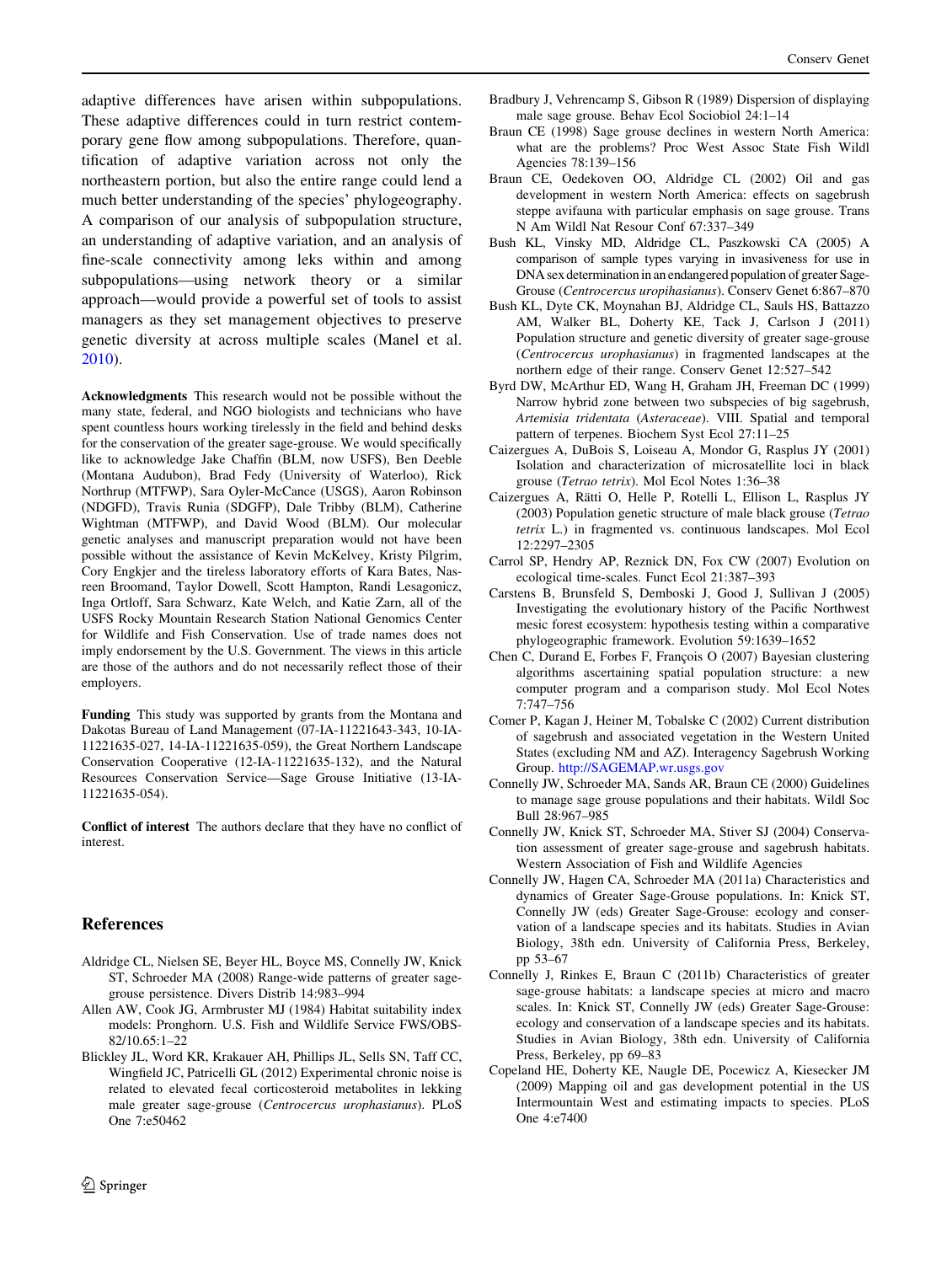- <span id="page-14-0"></span>Core Team R (2016) R: A language and environment for statistical computing. R Foundation for Statistical Computing, Vienna
- Coulon A, Fitzpatrick J, Bowman R, Stith B, Makarewich C, Stenzler L, Lovette I (2008) Congruent population structure inferred from dispersal behaviour and intensive genetic surveys of the threatened Florida scrub-jay (Aphelocoma cœrulescens). Mol Ecol 17:1685–1701
- Dalke PD, Pyrah DB, Stanton DC, Crawford JE, Schlatterer EF (1963) Ecology, productivity, and management of sage grouse in Idaho. J Wildl Manag 27:811–841
- Davis DM, Reese KP, Gardner SC, Bird KL (2015) Genetic structure of Greater Sage-Grouse (Centrocercus urophasianus) in a declining, peripheral population. Condor 117:530–544
- Doherty KE, Naugle DE, Walker BL, Graham JM (2008) Greater sage-grouse winter habitat selection and energy development. J Wildl Manag 72:187–195
- Dunn PO, Braun CE (1985) Natal dispersal and lek fidelity of sage grouse. Auk 102:621–627
- Dyer RJ (2014) GSTUDIO: Analyses and functions related to the spatial analysis of genetic marker data. R package version 3.2.1
- Earl DA, vonHoldt BM (2012) STRUCTURE HARVESTER: a website and program for visualizing STRUCTURE output and implementing the Evanno method. Conserv Genet Resour 4:1–3
- Edminster FC (1954) American game birds of field and forest: their habits, ecology, and management. Scribner, New York
- El Mousadik A, Petit R (1996) High level of genetic differentiation for allelic richness among populations of the argan tree [Argania spinosa (L.) Skeels] endemic to Morocco. Theor Appl Genet 92:832–839
- Emmons SR, Braun CE (1984) Lek attendance of male sage grouse. J Wildl Manag 48:1023–1028
- Evanno G, Regnaut S, Goudet J (2005) Detecting the number of clusters of individuals using the software STRUCTURE: a simulation study. Mol Ecol 14:2611–2620
- Evett IW, Weir BS (1998) Interpreting DNA evidence: statistical genetics for forensic scientists. Sinauer, Sunderland
- Falush D, Stephens M, Pritchard JK (2003) Inference of population structure using multilocus genotype data: linked loci and correlated allele frequencies. Genetics 164:1567–1587
- Finch DM, Boyce DA, Chambers JC, Colt CJ, Dumroese K, Kitchen SG, McCarthy C, Meyer SE, Richardson BA, Rowland MM, Rumble MA, Schwartz MK, Tomosy MS, and Wisdom MJ. 2016 Conservation and restoration of sagebrush ecosystems and sagegrouse: An assessment of USDA Forest Service Science. RMRS-GTR, 348: 1–54
- Francois O, Ancelet S, Guillot G (2006) Bayesian clustering using hidden Markov random fields in spatial population genetics. Genetics 174:805–816
- Frye GG, Connelly JW, Musil DD, Forbey JS (2013) Phytochemistry predicts habitat selection by an avian herbivore at multiple scales. Ecology 94:308–314
- Galpern P, Manseau M, Hettinga P, Smith K, Wilson P (2012) ALLELEMATCH: an R package for identifying unique multilocus genotypes where genotyping error and missing data may be present. Mol Ecol Resour 12:771–778
- Gesch D, Oimoen M, Greenlee S, Nelson C, Steuck M, Tyler D (2002) The National Elevation Dataset. Photogramm Eng Remote Sens 68:5–11
- Gibson RM, Bradbury JW, Vehrencamp SL (1991) Mate choice in lekking sage grouse revisited: the roles of vocal display, female site fidelity, and copying. Behav Ecol 2:165–180
- Goudet J (1995) FSTAT (version 1.2): a computer program to calculate F-statistics. Am J Heredity 86:485–486
- Green JS, Flinders JT (1960) Habitat and Dietary Pygmy Rabbit. Soc Range Manag 33:136–142
- Green GA, Livezey KB, Morgan RL (2001) Habitat selection by northern sagebrush lizards (Sceloporus graciosus graciosus) in the Columbia Basin, Oregon. N West Nat 82:111–115
- Hagen CA, Connelly JW, Schroeder MA (2007) A meta-analysis of greater sage-grouse Centrocercus urophasianus nesting and brood-rearing habitats. Wildl Biol 13:42–50
- Holderegger R, Di Giulio M (2010) The genetic effects of roads: a review of empirical evidence. Basic Appl Ecol 11:522–531
- Holloran MJ, Anderson SH (2005) Spatial distribution of greater sage-grouse nests in relatively contiguous sagebrush habitats. Condor 107:742–752
- Holloran MJ, Kaiser RC, Hubert WA (2010) Yearling greater sagegrouse response to energy development in Wyoming. J Wildl Manag 74:65–72
- Jackson ND, Fahrig L (2011) Relative effects of road mortality and decreased connectivity on population genetic diversity. Biol Conserv 144:3143–3148
- Jaeger DM, Runyon JB, Richardson BA (2016) Signals of speciation: volatile organic compounds resolve closely related sagebrush taxa, suggesting their importance in evolution. New Phytologist
- Jakobsson M, Rosenberg NA (2007) CLUMPP: a cluster matching and permutation program for dealing with label switching and multimodality in analysis of population structure. Bioinformatics 23:1801–1806
- Jombart T, Ahmed I (2011) adegenet 1.3-1: new tools for the analysis of genome-wide SNP data. Bioinformatics 27:3070–3071
- Kahn N, St. John J, Quinn TW (1998) Chromosome-specific intron size differences in the avian CHD gene provide an efficient method for sex identification in birds. Auk 115(4):1074–1078
- Knick ST, Dobkin DS, Rotenberry JT, Schroeder MA, Vander Haegen WM, Van Riper C III (2003) Teetering on the edge or too late? Conservation and research issues for avifauna of sagebrush habitats. Condor 105:611–634
- Latch EK, Dharmarajan G, Glaubitz JC, Rhodes OE Jr (2006) Relative performance of Bayesian clustering software for inferring population substructure and individual assignment at low levels of population differentiation. Conserv Genet 7:295–302
- Lomolino MV, Riddle BR, Brown JH, Whittaker RJ (2006) Biogeography. Sinauer Associates, Sunderland
- Manel S, Joost S, Epperson BK, Holderegger R, Storfer A, Rosenberg MS, Scribner KT, Bonin A, Fortin MJ (2010) Perspectives on the use of landscape genetics to detect genetic adaptive variation in the field. Mol Ecol 19:3760–3772
- Mantel N (1967) The detection of disease clustering and a generalized regression approach. Cancer Res 27:209–220
- McArthur ED, Plummer AP (1978) Biogeography and management of native western shrubs: a case study, section Tridentatae of Artemisia. Gt Basin Nat Mem 2:229–243
- McKelvey K, Schwartz M (2005) dropout: a program to identify problem loci and samples for noninvasive genetic samples in a capture-mark-recapture framework. Mol Ecol Notes 5:716–718
- Monsen SB, Shaw NL (2000) Big sagebrush (Artemesia tridentata) communities—ecology, importance and restoration potential. In: Billings Land Reclamation Symposium, 2000: Striving for Restoration, Fostering Technology, and Policy for Reestablishing Ecological Function: March 20-24, 2000, Sheraton Billings Hotel, Billings, Montana. Bozeman: Montana State University, Publication No. 00-01
- Montana Fish, Wildlife & Parks (2014) Metadata for Greater sagegrouse core areas. [http://fwp.mt.gov/gisData/metadata/sgcore.](http://fwp.mt.gov/gisData/metadata/sgcore.htm) [htm](http://fwp.mt.gov/gisData/metadata/sgcore.htm)
- Murphy T, Naugle DE, Eardley R, Maestas JD, Griffiths T, Pellant M, Stiver SJ (2013) Trial by fire. Rangelands 35:2–10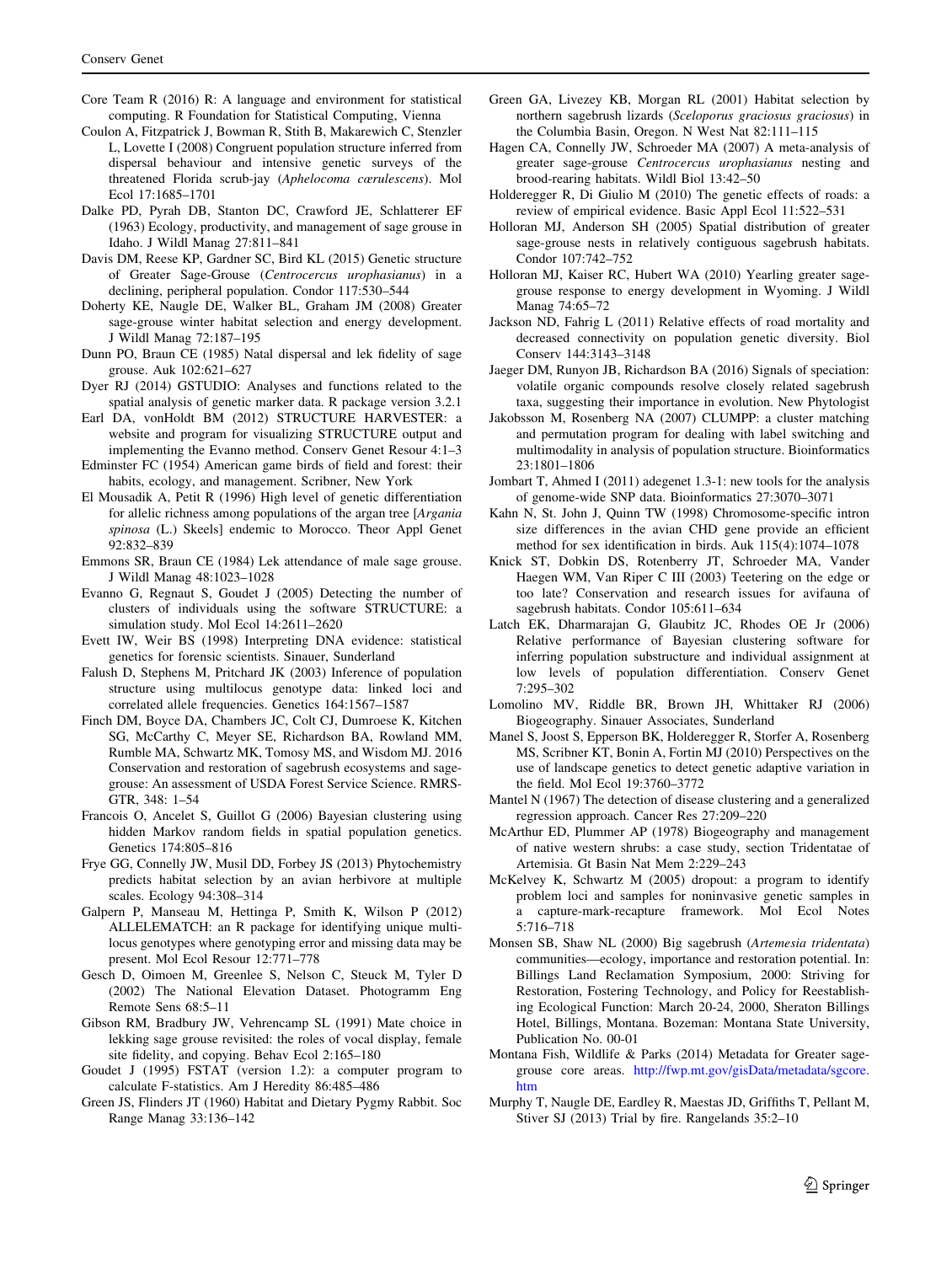- <span id="page-15-0"></span>Natural Resources Conservation Service (2015a) Outcomes in conservation: sage grouse initiative. U.S. Department of Agriculture, February 2015
- Natural Resources Conservation Service (2015b) Sage grouse initiative 2.0: Investment Strategy, FY 2015–2018. U.S. Department of Agriculture, August 2015
- Naugle DE, Aldridge CL, Walker BL, Cornish TE, Moynahan BJ, Holloran MJ, Brown K, Johnson GD, Schmidtmann ET, Mayer RT (2004) West Nile virus: pending crisis for greater sagegrouse. Ecol Lett 7:704–713
- Naugle DE, Walker BL, Doherty KE (2006) Sage grouse population response to coal-bed natural gas development in the Powder River Basin: interim progress report on region-wide lek-count analyses. University of Montana, Missoula
- Naugle DE, Doherty KE, Walker BL, Copel HE, Holloran MJ, Tack JD (2011) Sage grouse and cumulative impacts of energy development. In: Naugle DE (ed) Energy development and wildlife conservation in western North America. Island, Washington, pp 55–70
- Oksanen J, Blanchet FG, Kindt R, Legendre P, Minchin PR, O'Hara RB, Simpson GL, Solymos P, Stevens MH, Wagner H (2015) VEGAN: Community Ecology Package. [https://cran.r-project.](https://cran.r-project.org/web/packages/vegan/index.html) [org/web/packages/vegan/index.html](https://cran.r-project.org/web/packages/vegan/index.html)
- Oyler-McCance SJ, St. John J (2010) Characterization of small microsatellite loci for use in non-invasive sampling studies of Gunnison sage-grouse (Centrocercus minimus). Conserv Genet Resour 2:17–20
- Oyler-McCance SJ, Taylor SE, Quinn TW (2005) A multilocus population genetic survey of the greater sage-grouse across their range. Mol Ecol 14:1293–1310
- Parris KM, Schneider A (2009) Impacts of traffic noise and traffic volume on birds of roadside habitats. Ecol Soc 14:29–50
- Patterson RL (1952) The sage grouse in Wyoming. Sage Books, Denver
- Piertney SB, Höglund J (2001) Polymorphic microsatellite DNA markers in black grouse (Tetrao tetrix). Mol Ecol Notes 1:303–304
- Pritchard JK, Stephens M, Donnelly P (2000) Inference of population structure using multilocus genotype data. Genetics 155:945–959
- Proctor MF, McLellan BN, Strobeck C, Barclay RM (2005) Genetic analysis reveals demographic fragmentation of grizzly bears yielding vulnerably small populations. Proc R Soc B 272:2409–2416
- Remington TE, Braun CE (1985) Sage grouse food selection in winter, North Park, Colorado. J Wildl Manag 49:1055–1061
- Ricketts TH (1999) Terrestrial ecoregions of North America: a conservation assessment. Island Press
- Robinson AC (2014) Management plan and conservation strategies for greater sage-grouse in North Dakota. North Dakota Game and Fish Department, Bismark
- Rosentreter R (2004) Sagebrush identification, ecology, and palatability relative to sage grouse. In: Shaw NL, Monsen SB, Pellant M (eds) Sage grouse habitat restoration symposium proceedings; 4–7 June 2001; Boise, ID. Proceedings RMRS-P-000. Department of Agriculture, Forest Service, Rocky Mountain Research Station, Ft. Collins
- Rousset F (2008) Genepop'007: a complete re-implementation of the genepop software for Windows and Linux. Mol Ecol Resour 8:103–106
- Rowland MM, Wisdom MJ, Suring LH, Meinke CW (2006) Greater sage-grouse as an umbrella species for sagebrush-associated vertebrates. Biol Conserv 129:323–335
- Schrag A, Konrad S, Miller S, Walker B, Forrest S (2011) Climatechange impacts on sagebrush habitat and West Nile virus transmission risk and conservation implications for greater sagegrouse. GeoJournal 76:561–575
- Schroeder MA, Aldridge CL, Apa AD, Bohne JR, Braun CE, Bunnell SD, Connelly JW, Deibert PA, Gardner SC, Hilliard MA (2004) Distribution of sage grouse in North America. Condor 106:363–376
- Schulwitz S, Bedrosian B, Johnson JA (2014) Low neutral genetic diversity in isolated greater sage-grouse (Centrocercus urophasianus) populations in Northwest Wyoming. Condor 116:560–573
- Schwartz MK, McKelvey KS (2009) Why sampling scheme matters: the effect of sampling scheme on landscape genetic results. Conserv Genet 10:441–452
- Segelbacher G (2002) Noninvasive genetic analysis in birds: testing reliability of feather samples. Mol Ecol 2:367–369
- Segelbacher G, Paxton RJ, Steinbrück G, Trontelj P, Storch I (2000) Characterization of microsatellites in capercaillie Tetrao urogallus (AVES). Mol Ecol 9:1919–1952
- Semple K, Wayne R, Gibson R (2001) Microsatellite analysis of female mating behaviour in lek-breeding sage grouse. Mol Ecol 10:2043–2048
- Shafer A, Cullingham CI, Cote SD, Coltman DW (2010) Of glaciers and refugia: a decade of study sheds new light on the phylogeography of northwestern North America. Mol Ecol 19:4589–4621
- Short Bull AR, Cushman SA, Mace R, Chilton T, Kendall KC, Landguth EL, Schwartz MK, McKelvey K, Allendorf FW, Luikart G (2011) Why replication is important in landscape genetics: American black bear in the Rocky Mountains. Mol Ecol 20:1092–1107
- Slabbekoorn H, Ripmeester EA (2008) Birdsong and anthropogenic noise: implications and applications for conservation. Mol Ecol 17:72–83
- Smith R (2012) Conserving Montana's sagebrush highway: long distance migration in sage grouse. Master's Thesis, The University of Montana
- Smits JEG, Fernie KJ (2013) Avian wildlife as sentinels of ecosystem health. Comp Immunol Microbiol Infect Dis 36:333–342
- Soltis DE, Gitzendanner MA, Strenge DD, Soltis PS (1997) Chloroplast DNA intraspecific phylogeography of plants from the Pacific Northwest of North America. Plant Syst Evol 206:353–373
- Stanton DJ, McArthur ED, Freeman DC, Golenberg EM (2002) No genetic substructuring in Artemisia subgenus Tridentatae despite strong ecotypic subspecies selection. Biochem Syst Ecol 30:579–593
- State of Montana (2014) Executive order creating the Montana sage grouse oversight team and the Montana sage grouse habitat conservation program. Executive Order No. 10-2014, pp1–29
- State of Montana (2015) Executive order amending and providing for implementation of the Montana sage grouse conservation strategy. Executive Order No. 12–2015, pp 1–38
- Stiver SJ, Apa AD, Bohne JR, Bunnell SD, Deibert PA, Gardner SC, Hilliard MA, McCarthy CW, Schroeder MA (2006) Greater Sage-grouse comprehensive conservation strategy. Western Association of Fish and Wildlife, Cheyenne
- Sturges HA (1926) The choice of a class interval. J Am Stat Assoc 21:65–66
- Taylor SE, Oyler-McCance SJ, Quinn TW (2003) Isolation and characterization of microsatellite loci in Greater sage-grouse (Centrocercus urophasianus). Mol Ecol Notes 3:262–264
- Thacker ET, Gardner DR, Messmer TA, Guttery MR, Dahlgren DK (2012) Using gas chromatography to determine winter diets of greater sage-grouse in Utah. J Wildl Manag 76:588–592
- U.S. Fish and Wildlife Service (2010) 12-month findings for petitions to list the greater sage-grouse (Centrocercus urophasianus) as threatened or endangered. Fed Reg 75:13910–14014